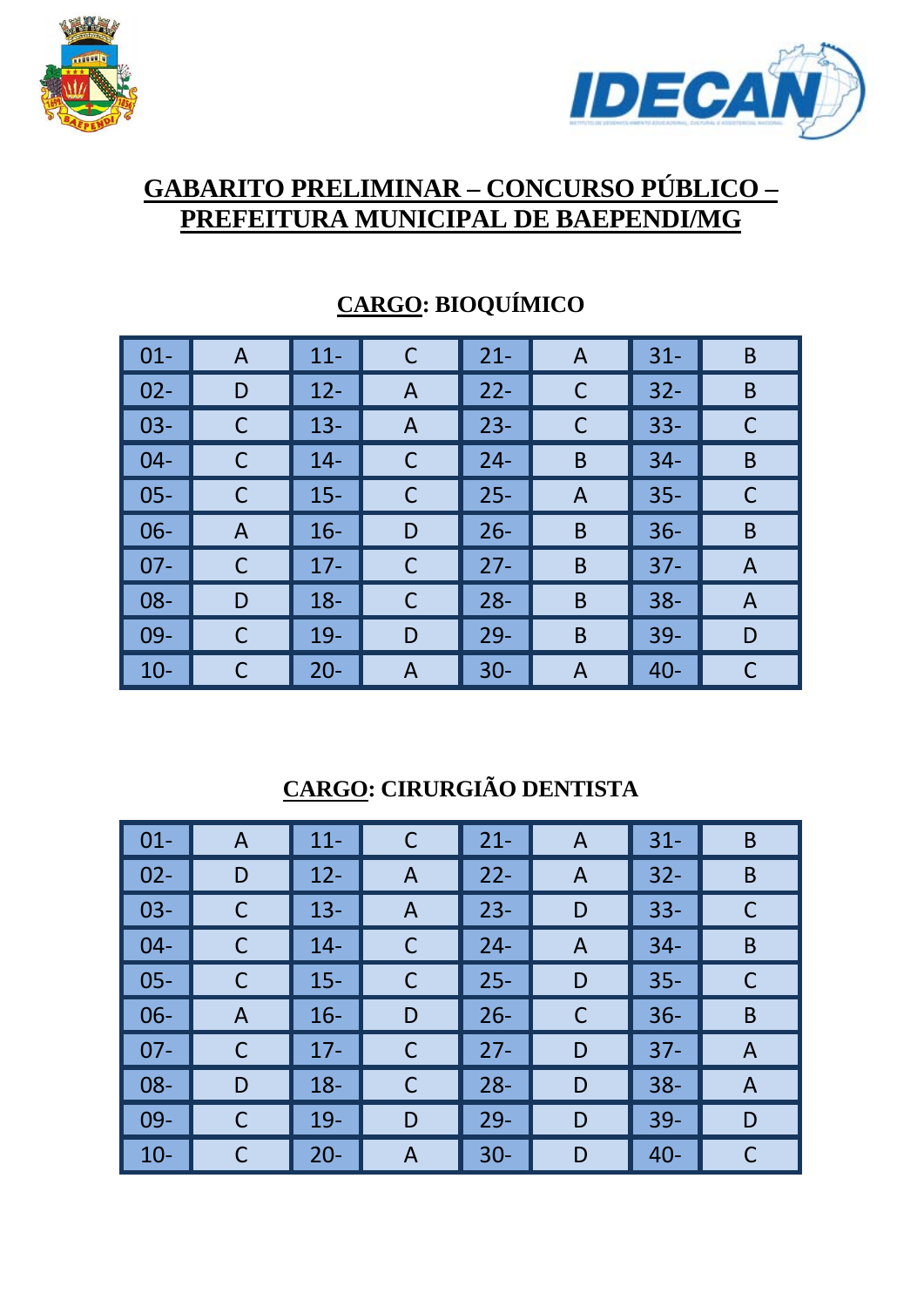



#### **CARGO: ENFERMEIRO**

| $01 -$ | A | $11 -$ | C | $21 -$ | C | $31 -$ | B |
|--------|---|--------|---|--------|---|--------|---|
| $02 -$ | D | $12 -$ | A | $22 -$ | D | $32 -$ | B |
| $03 -$ | C | $13 -$ | A | $23 -$ | A | $33 -$ |   |
| $04 -$ | C | $14 -$ | C | $24 -$ | C | $34 -$ | B |
| $05 -$ | C | $15 -$ | C | $25 -$ | D | $35 -$ | С |
| $06 -$ | A | $16 -$ | D | $26 -$ | A | $36 -$ | B |
| $07 -$ | C | $17 -$ | С | $27 -$ | A | $37 -$ | A |
| 08-    | D | $18 -$ | C | $28 -$ | A | $38 -$ | A |
| 09-    | C | $19-$  | D | $29 -$ | D | $39-$  | D |
| $10-$  | С | $20 -$ | A | $30 -$ | С | $40 -$ |   |

## **CARGO: FARMACÊUTICO**

| $\vert$ 01- | $\mathsf{A}$ | $11 -$ | C           | $21 -$ | B | $31 -$ | B |
|-------------|--------------|--------|-------------|--------|---|--------|---|
| $02 -$      | D            | $12 -$ | A           | $22 -$ | A | $32 -$ | B |
| $03 -$      | C            | $13 -$ | A           | $23 -$ | D | $33 -$ | C |
| $04-$       | C            | $14 -$ | С           | $24 -$ | B | $34 -$ | B |
| $05 -$      | C            | $15 -$ | C           | $25 -$ | A | $35 -$ | C |
| $06 -$      | $\mathsf{A}$ | $16 -$ | D           | $26 -$ | B | $36 -$ | B |
| $07 -$      | C            | $17 -$ | С           | $27 -$ | D | $37 -$ | A |
| $08-$       | D            | $18 -$ | $\mathsf C$ | $28 -$ | C | $38 -$ | A |
| 09-         | $\mathsf C$  | $19 -$ | D           | $29 -$ | B | $39 -$ | D |
| $10 -$      | C            | $20 -$ | A           | $30 -$ | D | $40 -$ | C |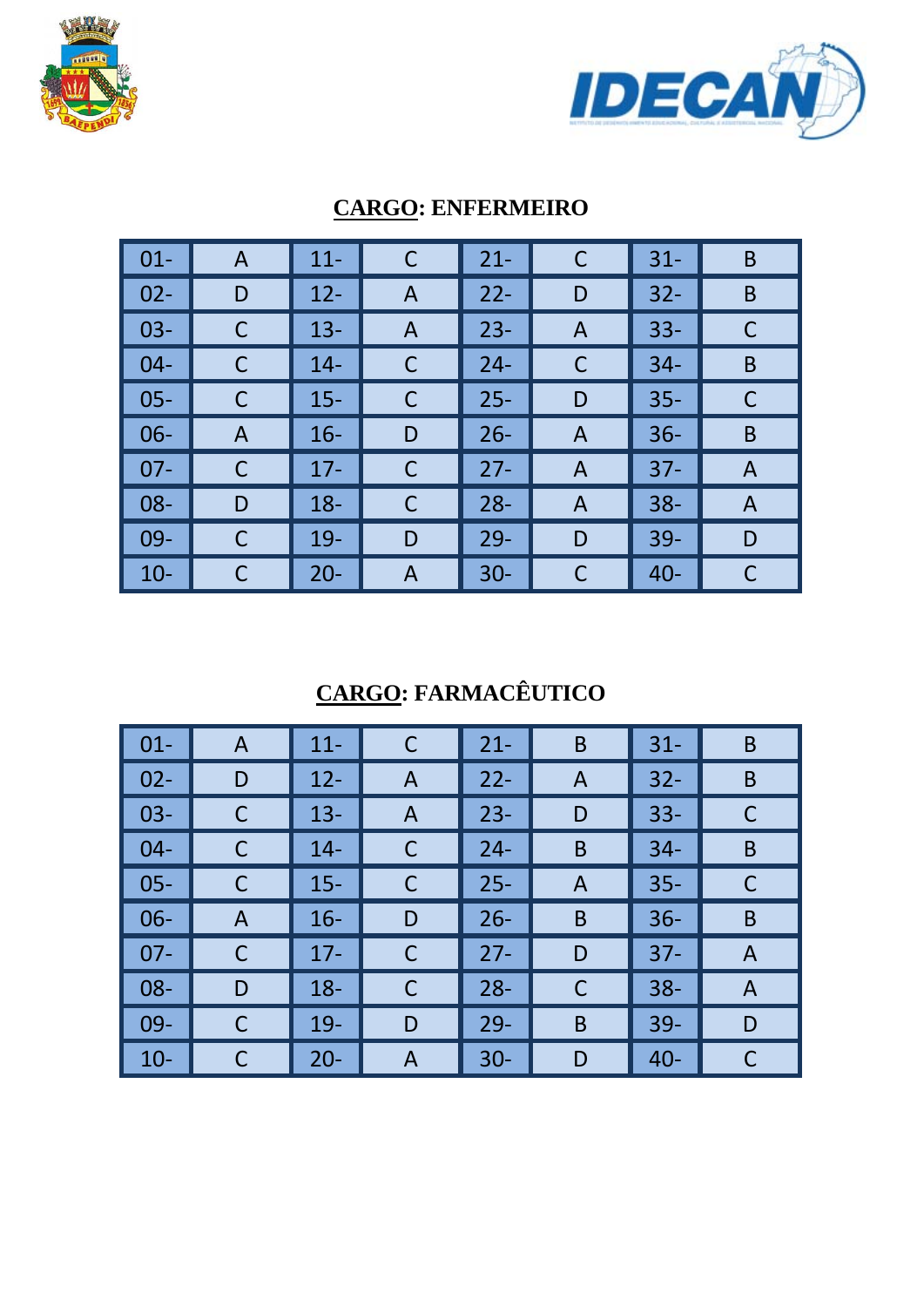



| $\vert$ 01-     | $\mathsf{A}$ | $11 -$ | C | $21 -$ | A | $31 -$ | B            |
|-----------------|--------------|--------|---|--------|---|--------|--------------|
| $02 -$          | D            | $12 -$ | A | $22 -$ | D | $32 -$ | B            |
| $03 -$          | C            | $13 -$ | A | $23 -$ | B | $33 -$ | C            |
| $04-$           | C            | $14 -$ | C | $24 -$ | A | $34-$  | B            |
| $\parallel$ 05- | $\mathsf{C}$ | $15 -$ | C | $25 -$ | D | $35 -$ | $\mathsf{C}$ |
| ı<br>$06 -$     | A            | $16 -$ | D | $26 -$ | A | $36 -$ | B            |
| $07 -$          | C            | $17 -$ | C | $27 -$ | D | $37 -$ | A            |
| 08-             | D            | $18 -$ | C | $28 -$ | B | $38 -$ | A            |
| 09-             | $\mathsf{C}$ | $19 -$ | D | $29 -$ | A | $39 -$ | D            |
| $\vert$ 10-     | C            | $20 -$ | A | $30 -$ | A | $40 -$ | С            |

#### **CARGO: FISIOTERAPEUTA**

## **CARGO: FONOAUDIÓLOGO**

| $\vert$ 01- | A            | $11 -$ | C | $21 -$ | D | $31 -$ | B |
|-------------|--------------|--------|---|--------|---|--------|---|
| $02 -$      | D            | $12 -$ | A | $22 -$ | C | $32 -$ | Β |
| $03 -$      | $\mathsf{C}$ | $13 -$ | A | $23 -$ | A | $33 -$ |   |
| $04 -$      | C            | $14 -$ | C | $24 -$ | C | $34 -$ | B |
| $05 -$      | $\mathsf{C}$ | $15 -$ | C | $25 -$ | C | $35 -$ | C |
| $06 -$      | $\mathsf{A}$ | $16 -$ | D | $26 -$ | C | $36 -$ | B |
| $07 -$      | $\mathsf C$  | $17 -$ | C | $27 -$ | D | $37 -$ | A |
| 08-         | D            | $18 -$ | C | $28 -$ | B | $38 -$ | A |
| $09 -$      | $\mathsf{C}$ | $19-$  | D | $29 -$ | A | $39 -$ | D |
| $10-$       | С            | $20 -$ | A | $30 -$ | C | $40 -$ |   |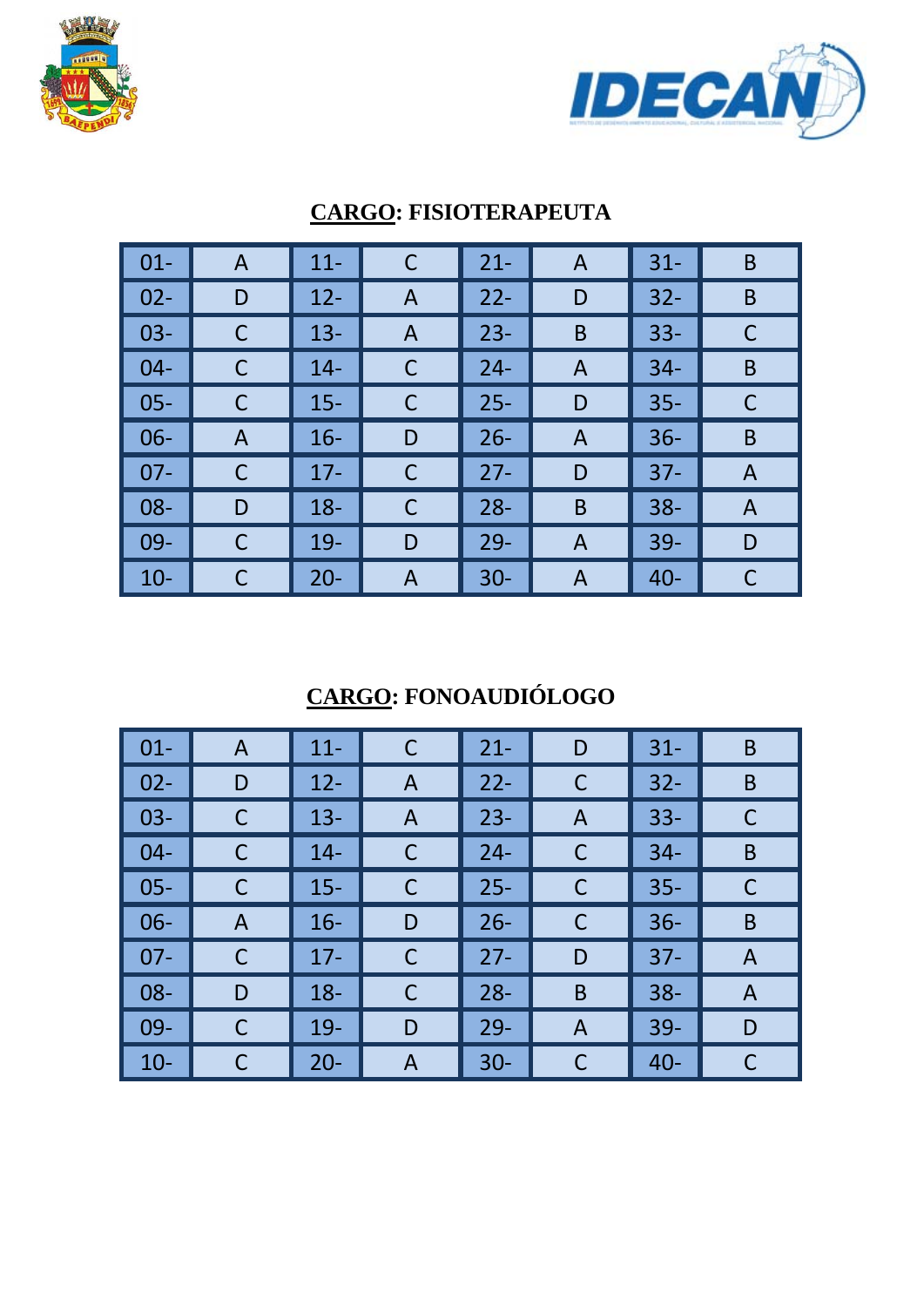



| $\vert$ 01-     | A | $11 -$ | C | $21 -$ | C | $31 -$ | B |
|-----------------|---|--------|---|--------|---|--------|---|
| $\vert$ 02-     | D | $12 -$ | A | $22 -$ | D | $32 -$ | B |
| $\vert$ 03-     | С | $13 -$ | A | $23 -$ | D | $33 -$ | C |
| $\vert$ 04-     | C | $14 -$ | C | $24 -$ | A | $34 -$ | B |
| $\vert$ 05-     | C | $15 -$ | C | $25 -$ | C | $35 -$ | C |
| $\parallel$ 06- | A | $16 -$ | D | $26 -$ | C | $36 -$ | B |
| $07 -$          | C | $17 -$ | С | $27 -$ | C | $37 -$ | A |
| $\vert$ 08-     | D | $18 -$ | C | $28 -$ | A | $38 -$ | A |
| $09-$           | C | $19-$  | D | $29 -$ | D | $39-$  | D |
| $\vert$ 10-     | С | $20 -$ | A | $30 -$ | D | $40 -$ |   |

## **CARGO: MÉDICO – CLÍNICO GERAL**

## **CARGO: MÉDICO – GINECOLOGISTA**

| $\vert$ 01-        | A            | $11 -$ | C | $21 -$ | A | $31 -$ | B |
|--------------------|--------------|--------|---|--------|---|--------|---|
| $\vert$ 02-        | D            | $12 -$ | A | $22 -$ | D | $32 -$ | B |
| $\parallel$ 03-    | C            | $13 -$ | A | $23 -$ | D | $33 -$ |   |
| $\blacksquare$ 04- | C            | $14 -$ | С | $24 -$ | D | $34 -$ | B |
| $\vert$ 05-        | C            | $15 -$ | C | $25 -$ | D | $35 -$ | C |
| $\vert$ 06-        | $\mathsf{A}$ | $16 -$ | D | $26 -$ | C | $36 -$ | B |
| $07 -$             | C            | $17 -$ | С | $27 -$ | C | $37 -$ | A |
| $\vert$ 08-        | D            | $18 -$ | C | $28 -$ | A | $38 -$ | A |
| $09-$              | С            | $19-$  | D | $29 -$ | A | $39-$  | D |
| $\vert$ 10-        | С            | $20 -$ | A | $30 -$ | A | $40 -$ |   |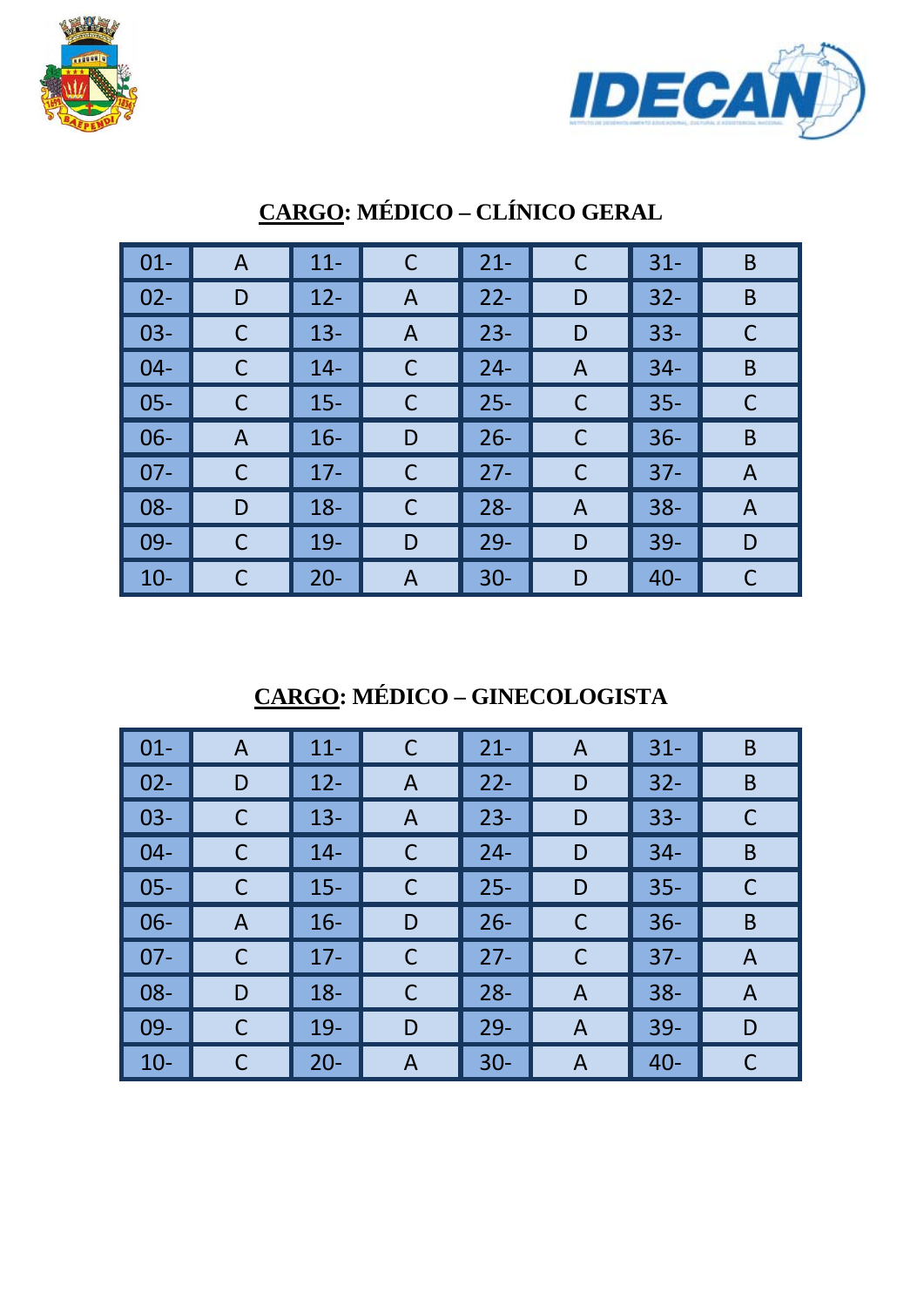



| $01 -$ | $\mathsf{A}$ | $11 -$ | C | $21 -$ | B | $31 -$ | B |
|--------|--------------|--------|---|--------|---|--------|---|
| $02 -$ | D            | $12 -$ | A | $22 -$ | B | $32 -$ | B |
| $03 -$ | C            | $13 -$ | A | $23 -$ | С | $33 -$ |   |
| $04 -$ | C            | $14 -$ | C | $24 -$ | D | $34 -$ | B |
| $05 -$ | C            | $15 -$ | C | $25 -$ | C | $35 -$ | C |
| $06 -$ | A            | $16 -$ | D | $26 -$ | B | $36 -$ | B |
| $07 -$ | C            | $17 -$ | С | $27 -$ | D | $37 -$ | A |
| 08-    | D            | $18 -$ | C | $28 -$ | D | $38 -$ | A |
| $09 -$ | С            | $19-$  | D | $29 -$ | A | $39 -$ | D |
| $10 -$ | С            | $20 -$ | Α | $30 -$ | C | $40 -$ |   |

## **CARGO: MÉDICO – PSIQUIATRA**

#### **CARGO: NUTRICIONISTA**

| $\vert$ 01- | A              | $11 -$ | C           | $21 -$ | A            | $31 -$ | B |
|-------------|----------------|--------|-------------|--------|--------------|--------|---|
| $\vert$ 02- | D              | $12 -$ | A           | $22 -$ | $\mathsf{C}$ | $32 -$ | B |
| $03 -$      | C              | $13 -$ | A           | $23 -$ | A            | $33 -$ | C |
| $04-$       | C              | $14 -$ | C           | $24 -$ | D            | $34 -$ | B |
| $\vert$ 05- | C              | $15 -$ | $\mathsf C$ | $25 -$ | D            | $35 -$ | C |
| $\vert$ 06- | $\overline{A}$ | $16 -$ | D           | $26 -$ | B            | $36 -$ | B |
| $07 -$      | C              | $17 -$ | C           | $27 -$ | B            | $37 -$ | A |
| $\vert$ 08- | D              | $18 -$ | C           | $28 -$ | $\mathsf{C}$ | $38 -$ | A |
| $09-$       | C              | $19-$  | D           | $29 -$ | B            | $39 -$ | D |
| $10 -$      | С              | $20 -$ | A           | $30 -$ | B            | $40 -$ | C |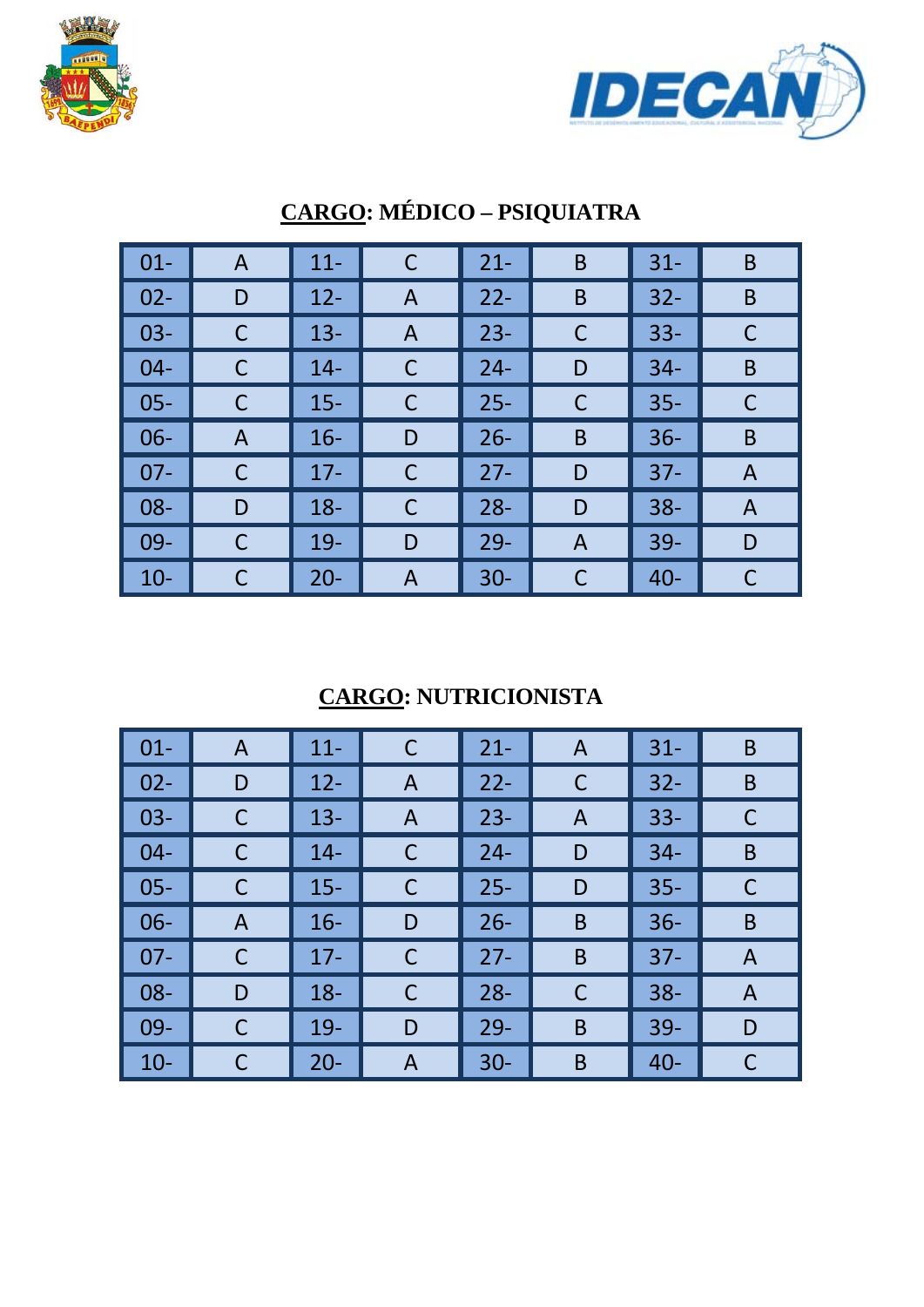



## **CARGO: PSICÓLOGO**

| $\vert$ 01- | A            | $11 -$ | C | $21 -$ | C | $31 -$ | B |
|-------------|--------------|--------|---|--------|---|--------|---|
| $02 -$      | D            | $12 -$ | A | $22 -$ | D | $32 -$ | B |
| $03 -$      | $\mathsf{C}$ | $13 -$ | A | $23 -$ | D | $33 -$ | С |
| Ι<br>$04 -$ | C            | $14 -$ | C | $24 -$ | D | $34 -$ | B |
| $05 -$      | $\mathsf{C}$ | $15 -$ | C | $25 -$ | D | $35 -$ | С |
| $06 -$      | A            | $16 -$ | D | $26 -$ | C | $36 -$ | B |
| $07 -$      | $\mathsf C$  | $17 -$ | C | $27 -$ | D | $37 -$ | A |
| $08 -$      | D            | $18 -$ | C | $28 -$ | D | $38 -$ | A |
| $09 -$      | C            | $19-$  | D | $29 -$ | C | $39 -$ | D |
| $10-$       | C            | $20 -$ | A | $30 -$ | C | $40 -$ |   |

**CARGO: PROFESSOR DE CIÊNCIAS** 

| $01 -$      | $\overline{A}$ | $11 -$ | B | $21 -$ | B | $31 -$ | B |
|-------------|----------------|--------|---|--------|---|--------|---|
| $02 -$      | D              | $12 -$ | D | $22 -$ | C | $32 -$ | B |
| $03 -$      | C              | $13 -$ | B | $23 -$ | C | $33 -$ |   |
| $04-$       | С              | $14 -$ | С | $24 -$ | D | $34 -$ | B |
| $\vert$ 05- | C              | $15 -$ | A | $25 -$ | B | $35 -$ | C |
| $\vert$ 06- | A              | $16 -$ | B | $26 -$ | B | $36 -$ | B |
| $07 -$      | C              | $17 -$ | D | $27 -$ | C | $37 -$ | A |
| $08 -$      | D              | $18 -$ | B | $28 -$ | C | $38 -$ | A |
| $09-$       | C              | $19-$  | C | $29 -$ | D | 39-    | D |
| $10 -$      | C              | $20 -$ | C | $30 -$ | D | $40 -$ | C |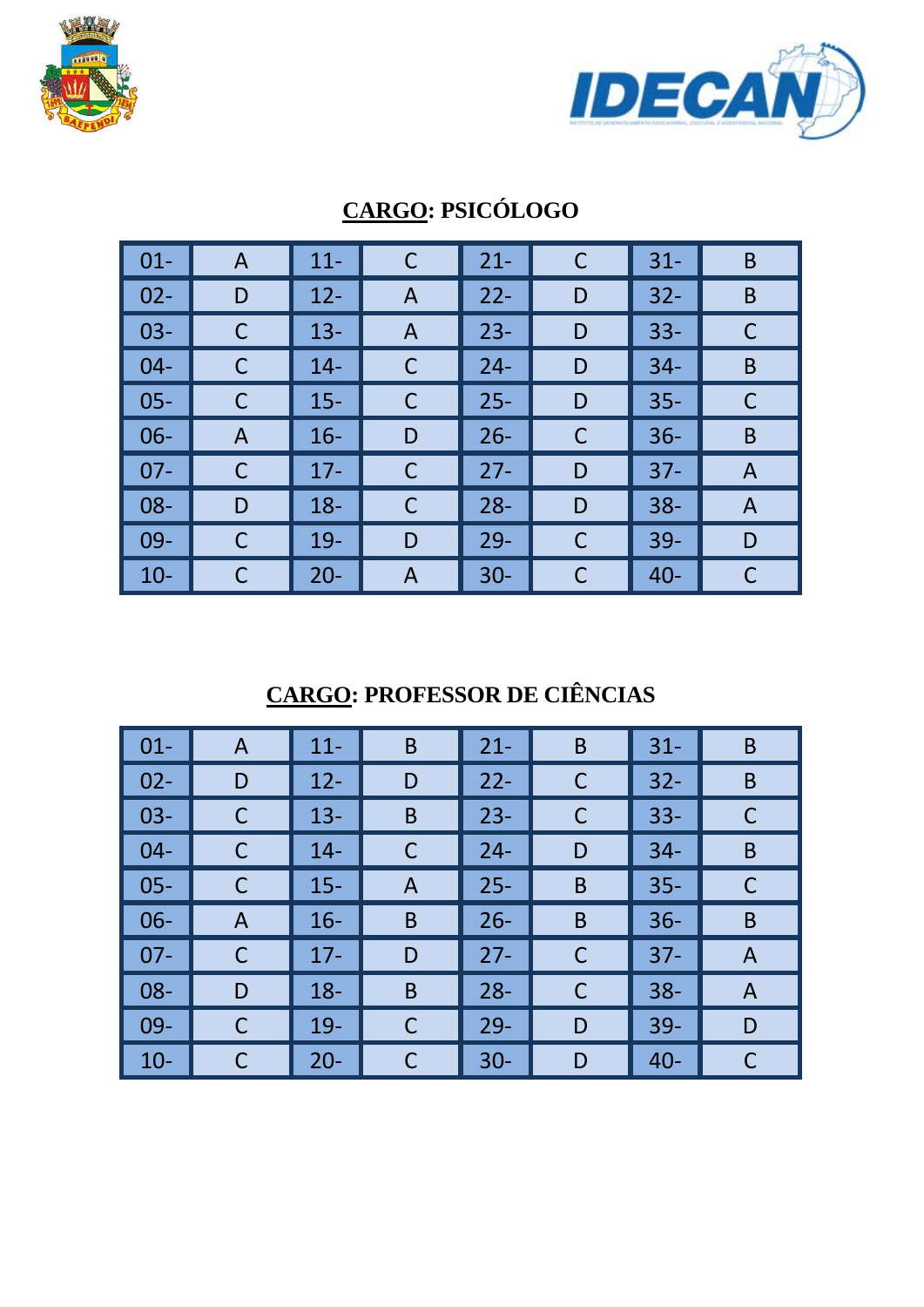



| $01 -$ | A | $11 -$ | B           | $21 -$ | D | $31 -$ | B |
|--------|---|--------|-------------|--------|---|--------|---|
| $02 -$ | D | $12 -$ | D           | $22 -$ | B | $32 -$ | B |
| $03 -$ | С | $13 -$ | B           | $23 -$ | B | $33 -$ |   |
| $04 -$ | С | $14 -$ | C           | $24 -$ | C | $34 -$ | B |
| $05 -$ | C | $15 -$ | A           | $25 -$ | D | $35 -$ | С |
| $06 -$ | A | $16 -$ | B           | $26 -$ | D | $36 -$ | B |
| $07 -$ | C | $17 -$ | D           | $27 -$ | B | $37 -$ | A |
| 08-    | D | $18 -$ | B           | $28 -$ | D | $38 -$ | A |
| 09-    | C | 19-    | $\mathsf C$ | $29 -$ | С | $39-$  | D |
| $10-$  | С | $20 -$ | C           | $30 -$ | B | $40 -$ |   |

# **CARGO: PROFESSOR DE EDUCAÇÃO FÍSICA**

**CARGO: PROFESSOR DE ENSINO RELIGIOSO**

| $\vert$ 01- | $\mathsf{A}$ | $11 -$ | B | $21 -$ | D | $31 -$ | B |
|-------------|--------------|--------|---|--------|---|--------|---|
| $02 -$      | D            | $12 -$ | D | $22 -$ | B | $32 -$ | B |
| $03 -$      | С            | $13 -$ | B | $23 -$ | С | $33 -$ |   |
| $04-$       | C            | $14 -$ | C | $24 -$ | D | $34 -$ | B |
| $05 -$      | C            | $15 -$ | A | $25 -$ | A | $35 -$ | C |
| $06 -$      | A            | $16 -$ | B | $26 -$ | А | $36 -$ | B |
| $07 -$      | С            | $17 -$ | D | $27 -$ | C | $37 -$ | A |
| $08 -$      | D            | $18 -$ | B | $28 -$ | C | $38 -$ | A |
| $09-$       | C            | $19-$  | С | $29 -$ | С | 39-    | D |
| $10 -$      | C            | $20 -$ | C | $30 -$ | D | $40 -$ |   |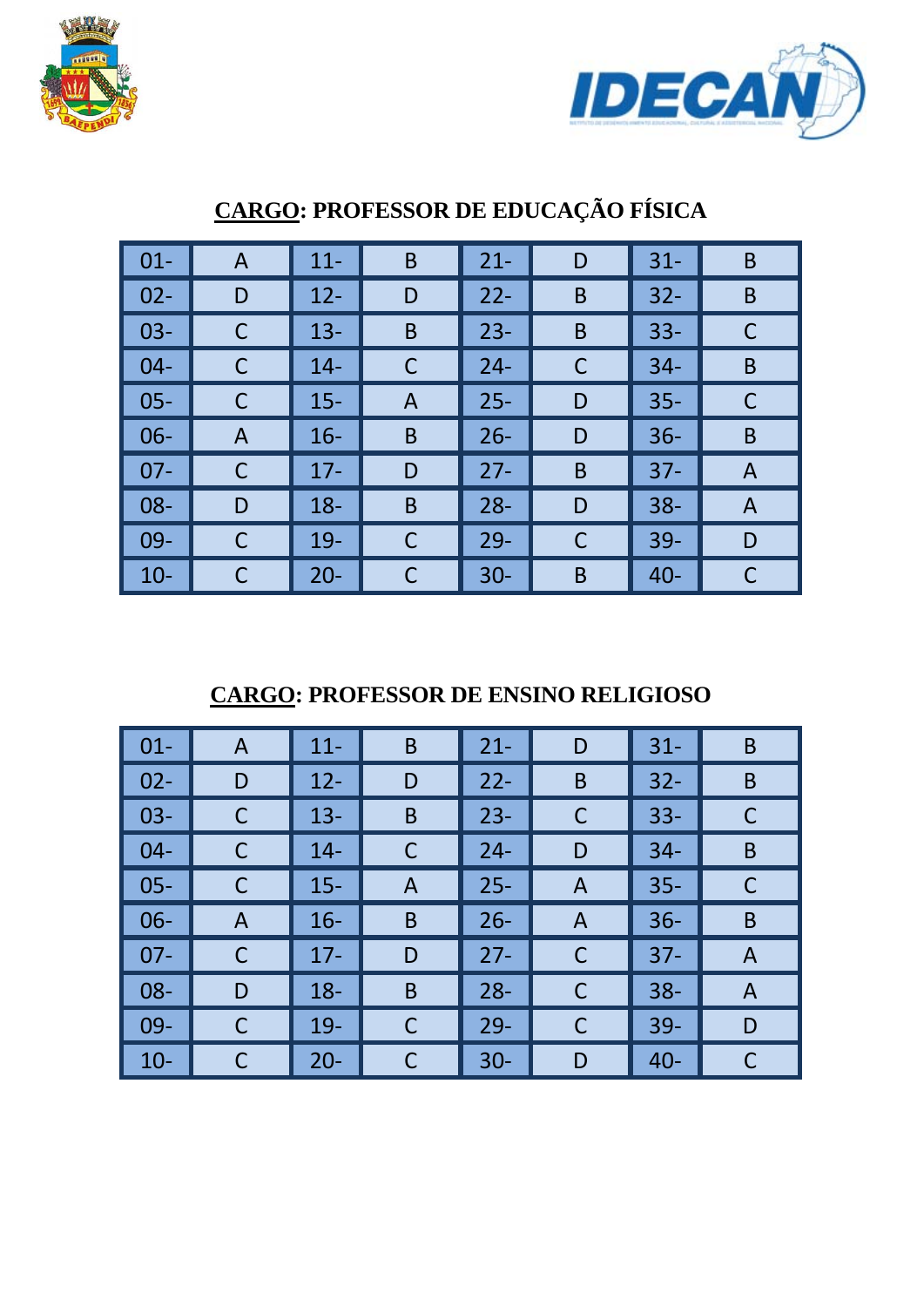



| $01 -$ | A | $11 -$ | B           | $21 -$ | $\mathsf C$ | $31 -$ | B |
|--------|---|--------|-------------|--------|-------------|--------|---|
| $02 -$ | D | $12 -$ | D           | $22 -$ | B           | $32 -$ | B |
| $03 -$ | C | $13 -$ | B           | $23 -$ | C           | $33 -$ | С |
| $04 -$ | C | $14 -$ | C           | $24 -$ | C           | $34 -$ | B |
| $05 -$ | C | $15 -$ | A           | $25 -$ | $\mathsf C$ | $35 -$ |   |
| 06-    | A | $16 -$ | B           | $26 -$ | B           | $36 -$ | B |
| $07 -$ | С | $17-$  | D           | $27 -$ | A           | $37 -$ | A |
| $08 -$ | D | $18 -$ | B           | $28 -$ | C           | $38 -$ | A |
| 09-    | С | $19-$  | $\mathsf C$ | $29 -$ | C           | 39-    | D |
| $10 -$ | С | $20 -$ | C           | $30 -$ | C           | $40 -$ | С |

#### **CARGO: PROFESSOR DE GEOGRAFIA**

**CARGO: PROFESSOR DE HISTÓRIA**

| $\vert$ 01- | $\mathsf{A}$ | $11 -$ | B | $21 -$ | B | $31 -$ | B |
|-------------|--------------|--------|---|--------|---|--------|---|
| $02 -$      | D            | $12 -$ | D | $22 -$ | B | $32 -$ | B |
| $03 -$      | C            | $13 -$ | B | $23 -$ | C | $33 -$ |   |
| $04 -$<br>Τ | C            | $14 -$ | C | $24 -$ | D | $34 -$ | B |
| $05 -$      | C            | $15 -$ | A | $25 -$ | A | $35 -$ | C |
| $06 -$      | A            | $16 -$ | B | $26 -$ | C | $36 -$ | B |
| $07 -$      | C            | $17 -$ | D | $27 -$ | A | $37 -$ | A |
| 08-         | D            | $18 -$ | B | $28 -$ | A | $38 -$ | A |
| 09-         | C            | $19-$  | C | $29-$  | A | $39-$  | D |
| $\vert$ 10- | C            | $20 -$ | С | $30 -$ | B | $40 -$ |   |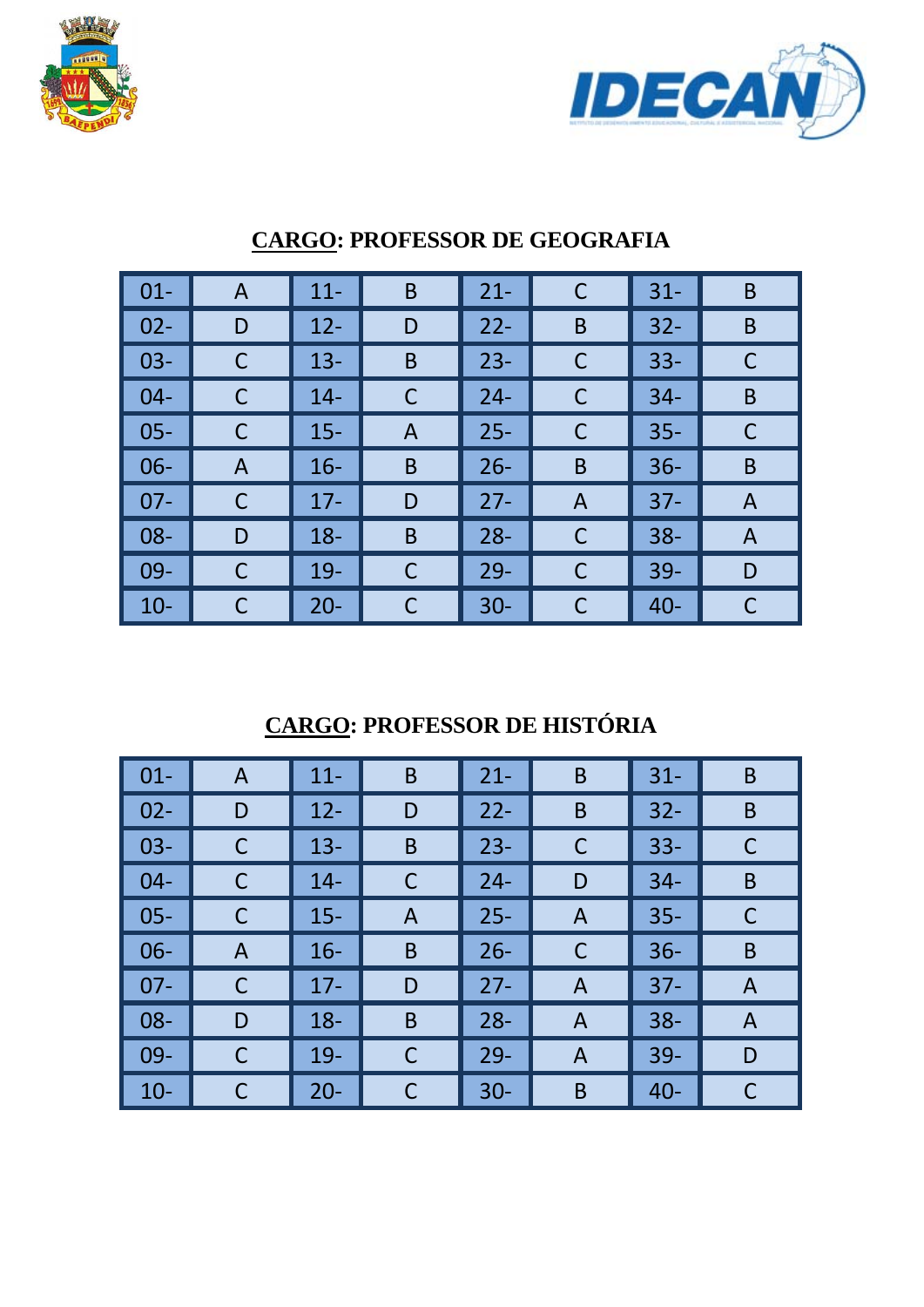



| $\vert$ 01-     | A | $11 -$ | B | $21 -$ | A | $31 -$ | B |
|-----------------|---|--------|---|--------|---|--------|---|
| $\vert$ 02-     | D | $12 -$ | D | $22 -$ | D | $32 -$ | B |
| $03-$           | С | $13 -$ | B | $23 -$ | D | $33 -$ | С |
| $\vert$ 04-     | C | $14 -$ | С | $24 -$ | A | $34 -$ | B |
| $\vert$ 05-     | C | $15 -$ | A | $25 -$ | A | $35 -$ | C |
| $\parallel$ 06- | A | $16 -$ | B | $26 -$ | A | $36 -$ | B |
| $07 -$          | C | $17 -$ | D | $27 -$ | A | $37 -$ | A |
| $\vert$ 08-     | D | $18 -$ | B | $28 -$ | D | $38 -$ | A |
| $\parallel$ 09- | С | $19-$  | C | $29 -$ | D | $39 -$ | D |
| $\vert$ 10-     | С | $20 -$ | С | $30 -$ | A | $40 -$ |   |

#### **CARGO: PROFESSOR DE INGLÊS**

**CARGO: PROFESSOR DE MATEMÁTICA**

| $\vert$ 01- | A            | $11 -$ | B | $21 -$ | D | $31 -$ | B |
|-------------|--------------|--------|---|--------|---|--------|---|
| $02 -$      | D            | $12 -$ | D | $22 -$ | C | $32 -$ | B |
| $\vert$ 03- | $\mathsf C$  | $13 -$ | B | $23 -$ | C | $33 -$ |   |
| $04 -$      | C            | $14 -$ | С | $24 -$ | A | $34 -$ | B |
| $05 -$      | С            | $15 -$ | A | $25 -$ | A | $35 -$ | C |
| $\vert$ 06- | $\mathsf{A}$ | $16 -$ | B | $26 -$ | D | $36 -$ | B |
| $07 -$      | C            | $17 -$ | D | $27 -$ | D | $37 -$ | A |
| $08 -$      | D            | $18 -$ | B | $28 -$ | B | $38 -$ | A |
| $09-$       | C            | $19-$  | C | $29 -$ | C | 39-    | D |
| $10-$       | C            | $20 -$ | C | $30 -$ | C | $40 -$ |   |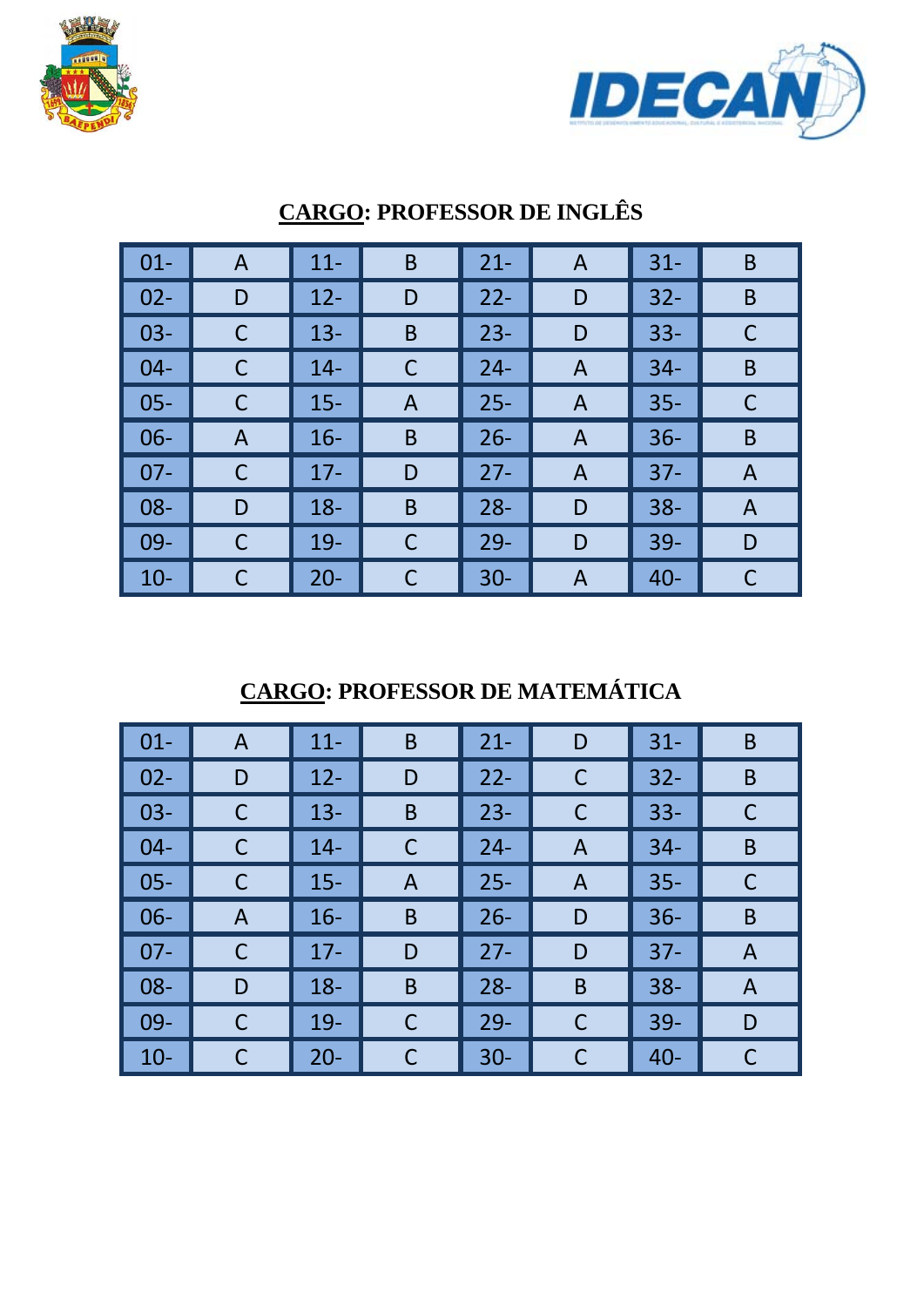



| $01 -$          | A | $11 -$ | B | $21 -$ | B | $31 -$ | B |
|-----------------|---|--------|---|--------|---|--------|---|
| $\vert$ 02-     | D | $12 -$ | D | $22 -$ | A | $32 -$ | B |
| $03 -$          | С | $13 -$ | B | $23 -$ | B | $33 -$ |   |
| $04-$<br>ı      | C | $14 -$ | C | $24 -$ | C | $34 -$ | B |
| $\vert$ 05-     | C | $15 -$ | A | $25 -$ | B | $35 -$ | C |
| $\vert$ 06-     | A | $16 -$ | B | $26 -$ | C | $36 -$ | B |
| $07 -$          | C | $17 -$ | D | $27 -$ | B | $37 -$ | A |
| $08 -$          | D | $18 -$ | B | $28 -$ | B | $38 -$ | A |
| $09-$<br>Ι      | C | $19-$  | C | $29 -$ | A | $39-$  | D |
| $\parallel$ 10- | С | $20 -$ | С | $30 -$ | D | $40 -$ |   |

## **CARGO: PROFESSOR DE PORTUGUÊS**

#### **CARGO: SUPERVISOR EDUCACIONAL**

| $\vert$ 01- | A           | $11 -$ | B | $21 -$ | D | $31 -$ | B |
|-------------|-------------|--------|---|--------|---|--------|---|
| $\vert$ 02- | D           | $12 -$ | D | $22 -$ | D | $32 -$ | B |
| $\vert$ 03- | $\mathsf C$ | $13 -$ | B | $23 -$ | B | $33 -$ |   |
| $\vert$ 04- | C           | $14 -$ | С | $24 -$ | C | $34 -$ | B |
| $\vert$ 05- | C           | $15 -$ | A | $25 -$ | C | $35 -$ | C |
| $\vert$ 06- | A           | $16 -$ | B | $26 -$ | С | $36 -$ | B |
| $07 -$      | C           | $17 -$ | D | $27 -$ | A | $37 -$ | A |
| $\vert$ 08- | D           | $18 -$ | B | $28 -$ | C | $38 -$ | A |
| $09-$       | C           | $19-$  | C | $29 -$ | B | $39-$  | D |
| $10-$       | С           | $20 -$ | С | $30 -$ | D | $40 -$ |   |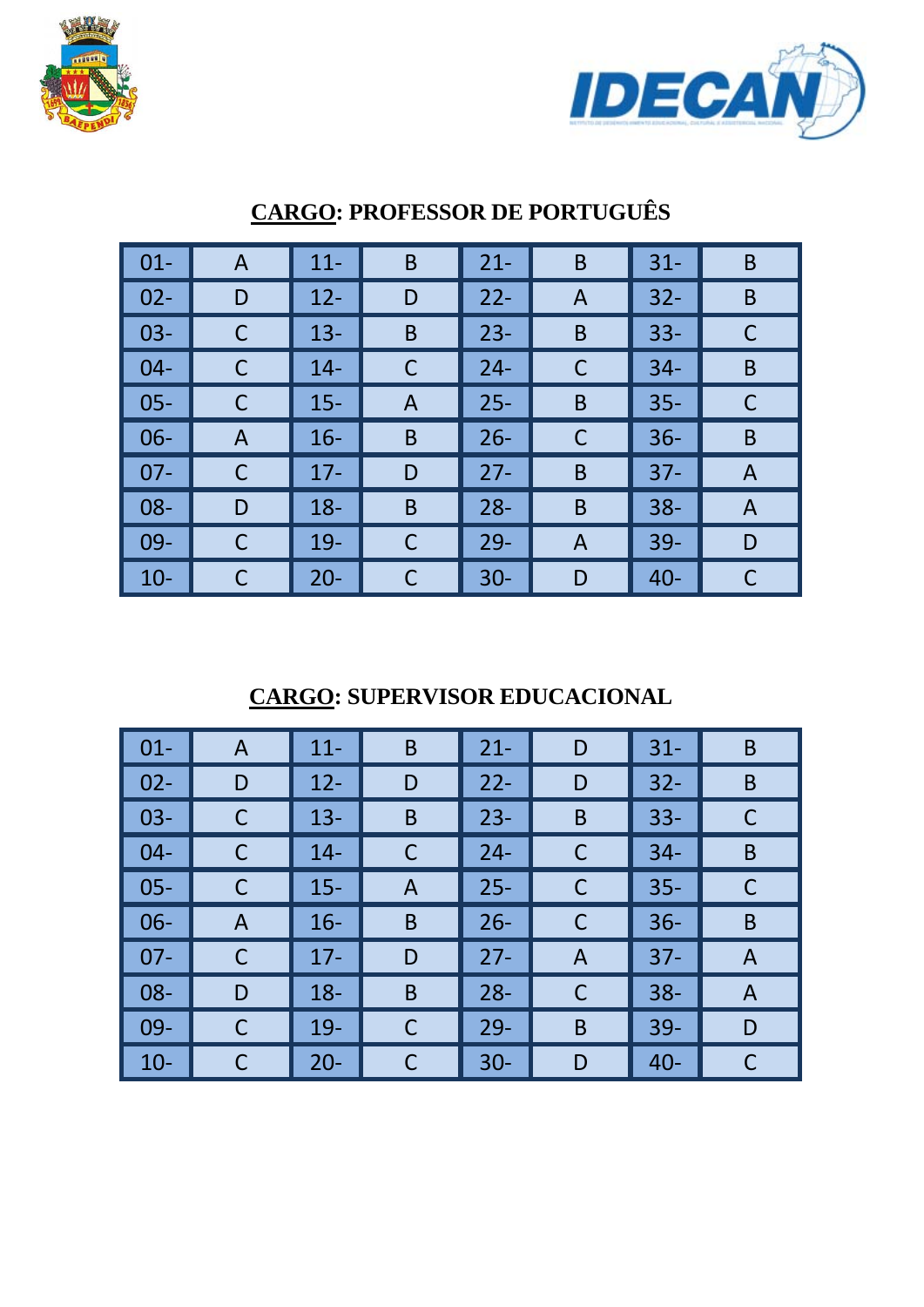



| $01 -$ | $\mathsf{A}$ | $11 -$ | B | $21 -$ | A | $31 -$ | B |
|--------|--------------|--------|---|--------|---|--------|---|
| $02 -$ | D            | $12 -$ | D | $22 -$ | D | $32 -$ | B |
| $03 -$ | С            | $13 -$ | B | $23 -$ | D | $33 -$ | C |
| $04 -$ | С            | $14 -$ | C | $24 -$ | C | $34-$  | B |
| $05 -$ | C            | $15 -$ | A | $25 -$ | D | $35 -$ |   |
| $06 -$ | $\mathsf{A}$ | $16 -$ | B | $26 -$ | C | $36 -$ | B |
| $07 -$ | C            | $17 -$ | D | $27 -$ | D | $37 -$ | A |
| 08-    | D            | $18 -$ | B | $28 -$ | D | $38 -$ | A |
| $09 -$ | C            | $19-$  | C | $29 -$ | D | $39 -$ | D |
| $10-$  | С            | $20 -$ | C | $30 -$ | Α | $40 -$ |   |

#### **CARGO: ASSISTENTE SOCIAL**

#### **CARGO: ENGENHEIRO CIVIL**

| $\vert$ 01- | A            | $11 -$ | B | $21 -$ | A | $31 -$ | B |
|-------------|--------------|--------|---|--------|---|--------|---|
| $02 -$      | D            | $12 -$ | D | $22 -$ | A | $32 -$ | B |
| $\vert$ 03- | $\mathsf C$  | $13 -$ | B | $23 -$ | D | $33 -$ |   |
| $04-$       | C            | $14 -$ | C | $24 -$ | C | $34 -$ | B |
| $\vert$ 05- | C            | $15 -$ | A | $25 -$ | B | $35 -$ | C |
| $06-$       | $\mathsf{A}$ | $16 -$ | B | $26 -$ | A | $36 -$ | B |
| $07 -$      | C            | $17 -$ | D | $27 -$ | D | $37 -$ | A |
| $\vert$ 08- | D            | $18 -$ | B | $28 -$ | A | $38 -$ | A |
| $09-$       | C            | $19-$  | C | $29 -$ | D | 39-    | D |
| $10-$       | С            | $20 -$ | С | $30 -$ | A | $40 -$ | С |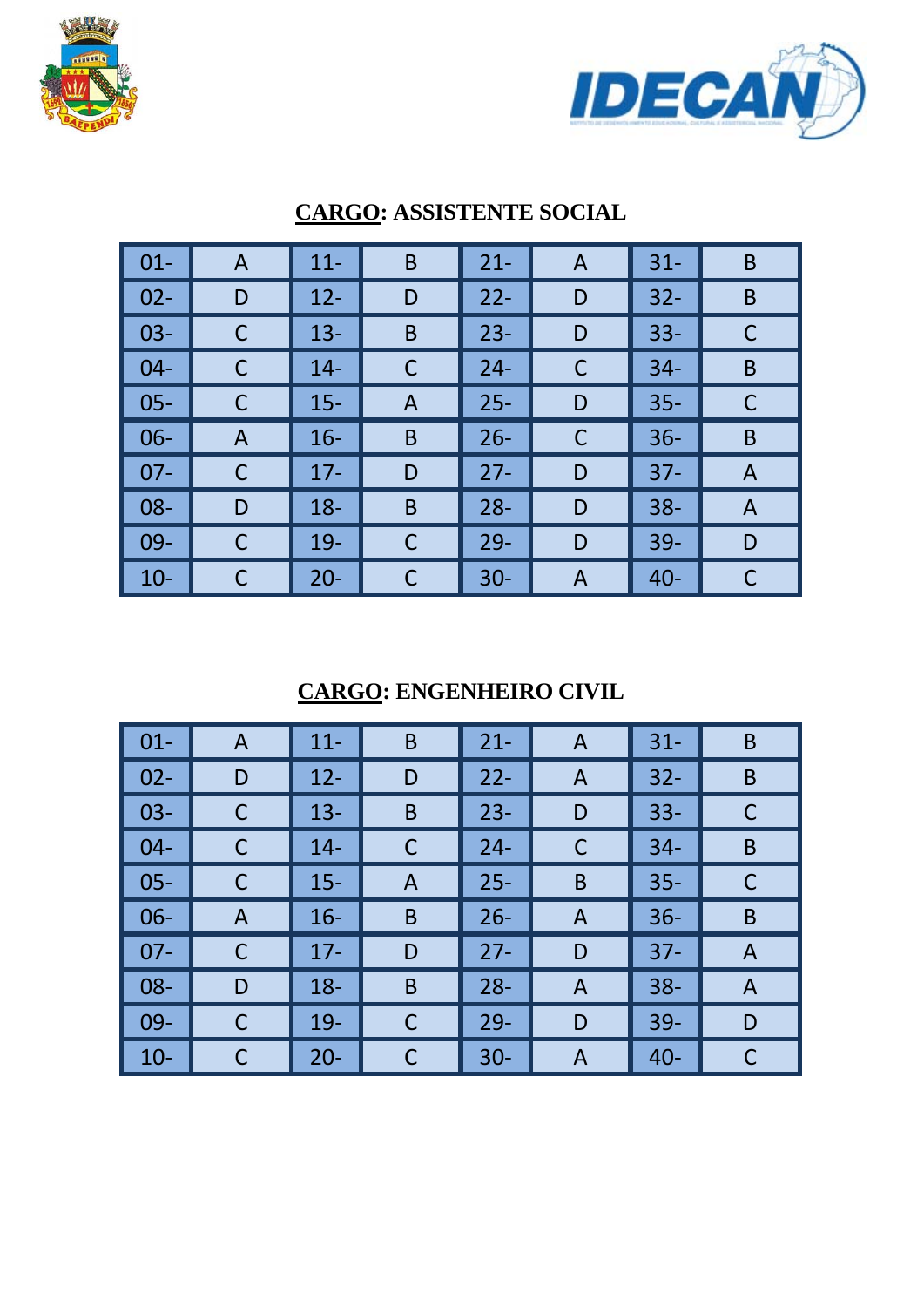



| $01 -$ | $\overline{A}$ | $11 -$ | B | $21 -$ | $\mathsf C$  | $31 -$ | B |
|--------|----------------|--------|---|--------|--------------|--------|---|
| $02 -$ | D              | $12 -$ | D | $22 -$ | C            | $32 -$ | B |
| $03 -$ | C              | $13 -$ | B | $23 -$ | A            | $33 -$ | C |
| $04 -$ | C              | $14 -$ | С | $24 -$ | B            | $34 -$ | B |
| $05 -$ | C              | $15 -$ | A | $25 -$ | D            | $35 -$ | C |
| $06 -$ | A              | $16 -$ | B | $26 -$ | A            | $36 -$ | B |
| $07 -$ | C              | $17 -$ | D | $27 -$ | C            | $37 -$ | A |
| 08-    | D              | $18 -$ | B | $28 -$ | A            | $38 -$ | A |
| 09-    | C              | $19-$  | С | $29 -$ | $\mathsf{C}$ | $39 -$ | D |
| $10 -$ | С              | $20 -$ | С | $30 -$ | A            | $40 -$ |   |

## **CARGO: VETERINÁRIO**

**CARGO: PROFESSOR DE EDUCAÇÃO BÁSICA**

| $\vert$ 01-     | D           | $11 -$ | C | $21 -$ | D | $31 -$ | A |
|-----------------|-------------|--------|---|--------|---|--------|---|
| $02 -$          | B           | $12 -$ | A | $22 -$ | A | $32 -$ |   |
| $\parallel$ 03- | A           | $13 -$ | D | $23 -$ | B | $33 -$ | D |
| $\vert$ 04-     | C           | $14 -$ | С | $24 -$ | D | $34 -$ | B |
| $\vert$ 05-     | A           | $15 -$ | B | $25 -$ | B | $35 -$ | D |
| $\vert$ 06-     | $\mathsf C$ | $16 -$ | B | $26 -$ | A | $36 -$ | D |
| $07 -$          | D           | $17 -$ | С | $27 -$ | C | $37 -$ | B |
| $\vert$ 08-     | A           | $18 -$ | B | $28 -$ | C | $38 -$ | C |
| $09-$           | B           | $19-$  | D | $29 -$ | D | $39 -$ | D |
| $10-$           | D           | $20 -$ | A | $30 -$ | C | $40 -$ | B |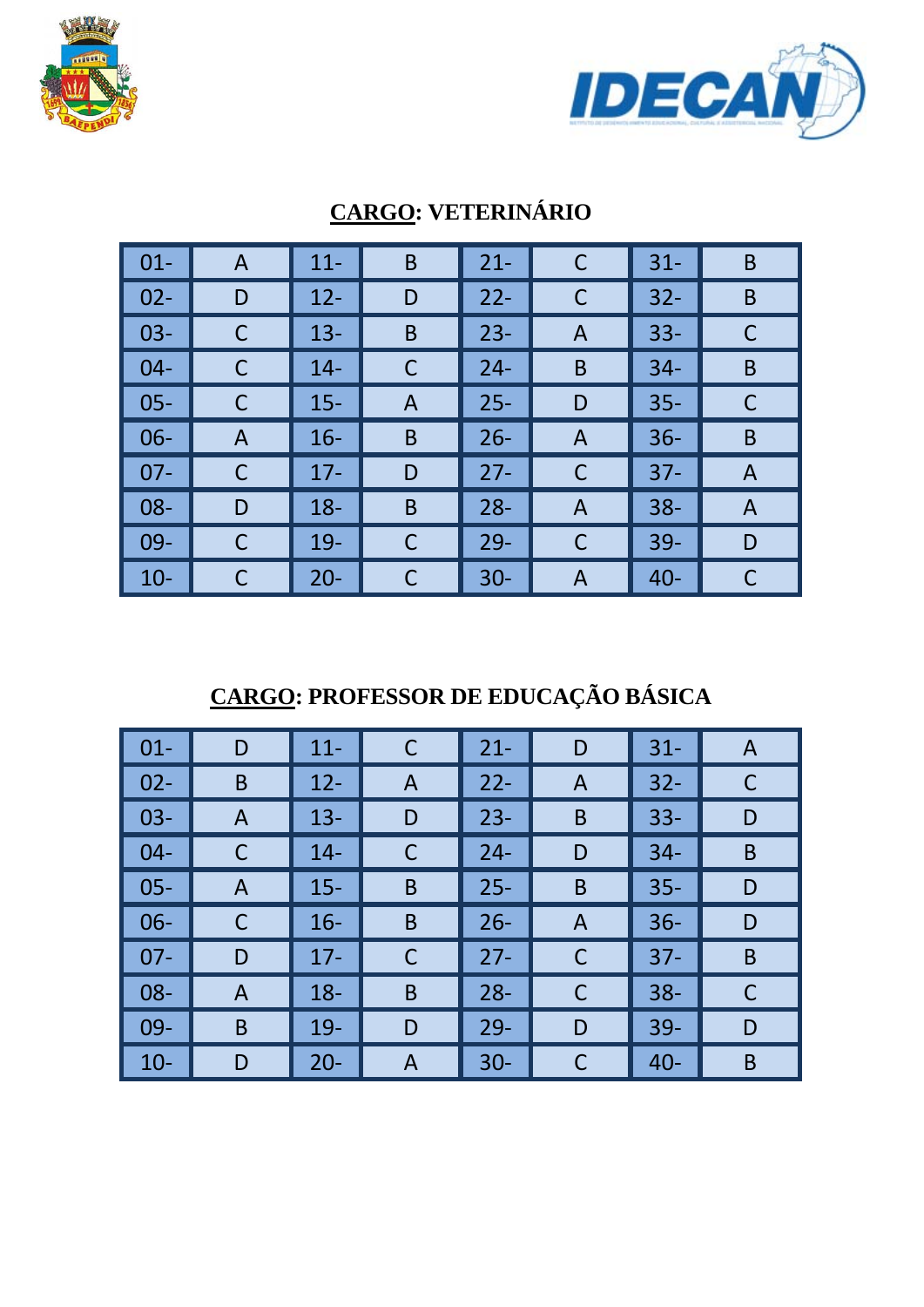



| $01 -$ | D           | $11 -$ | C | $21 -$ | B | $31 -$ | A |
|--------|-------------|--------|---|--------|---|--------|---|
| $02 -$ | C           | $12 -$ | A | $22 -$ | D | $32 -$ |   |
| $03 -$ | A           | $13 -$ | D | $23 -$ | B | $33 -$ | D |
| $04 -$ | D           | $14 -$ | C | $24 -$ | B | $34 -$ | B |
| $05 -$ | D           | $15 -$ | B | $25 -$ | A | $35 -$ | D |
| $06 -$ | D           | $16 -$ | B | $26 -$ | A | $36 -$ | D |
| $07 -$ | D           | $17 -$ | C | $27 -$ | D | $37 -$ | B |
| 08-    | $\mathsf C$ | $18 -$ | B | $28 -$ | C | $38 -$ | C |
| 09-    | D           | $19-$  | D | $29-$  | B | $39 -$ | D |
| $10-$  | С           | $20 -$ | A | $30 -$ | A | $40 -$ | B |

## **CARGO: TÉCNICO AGRÍCOLA**

## **CARGO: TÉCNICO EM ENFERMAGEM**

| $\vert$ 01- | D | $11 -$ | C | $21 -$ | D | $31 -$ | A |
|-------------|---|--------|---|--------|---|--------|---|
| $02 -$      | С | $12 -$ | A | $22 -$ | B | $32 -$ | C |
| $03-$       | A | $13 -$ | D | $23 -$ | B | $33 -$ | D |
| $04-$       | D | $14 -$ | С | $24 -$ | A | $34 -$ | B |
| $05 -$      | D | $15 -$ | B | $25 -$ | D | $35 -$ | D |
| $06 -$      | D | $16 -$ | B | $26 -$ | C | $36 -$ | D |
| $07 -$      | D | $17 -$ | С | $27 -$ | B | $37 -$ | B |
| $08 -$      | C | $18 -$ | B | $28 -$ | B | $38 -$ | C |
| $09-$       | D | $19-$  | D | $29 -$ | C | $39-$  | D |
| $10-$       | С | $20 -$ | A | $30 -$ | C | $40 -$ | B |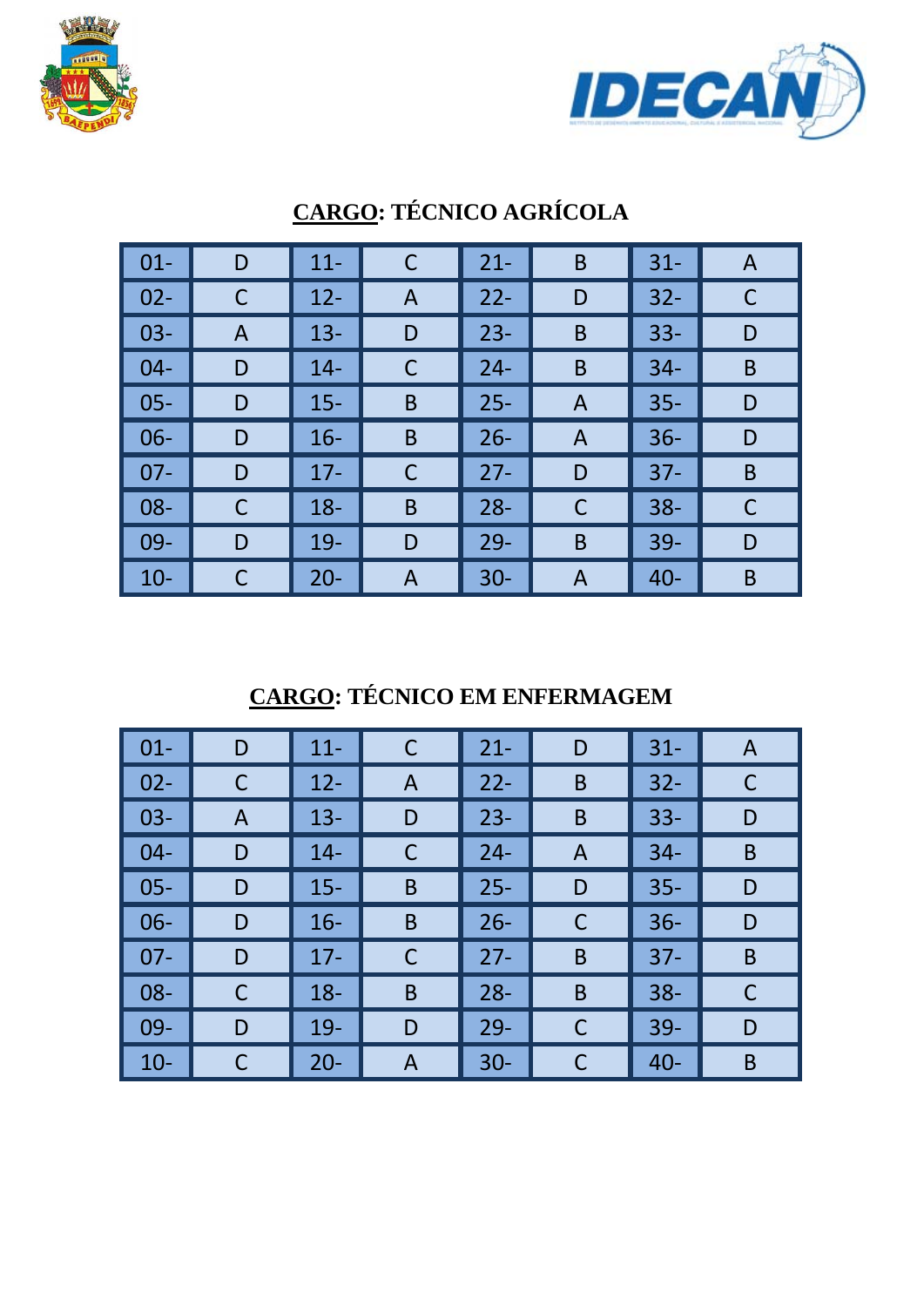



| $\vert$ 01- | D | $11 -$ | С | $21 -$ | B | $31 -$ | A |
|-------------|---|--------|---|--------|---|--------|---|
| $\vert$ 02- | C | $12 -$ | A | $22 -$ | D | $32 -$ |   |
| $03-$       | A | $13 -$ | D | $23 -$ | D | $33 -$ | D |
| $\vert$ 04- | D | $14 -$ | С | $24 -$ | D | $34-$  | B |
| $\vert$ 05- | D | $15 -$ | B | $25 -$ | C | $35 -$ | D |
| $\vert$ 06- | D | $16 -$ | B | $26 -$ | B | $36 -$ | D |
| $07 -$      | D | $17 -$ | C | $27 -$ | C | $37 -$ | B |
| $\vert$ 08- | C | $18 -$ | B | $28 -$ | A | $38 -$ | C |
| $09-$       | D | $19-$  | D | $29 -$ | С | $39 -$ | D |
| $\vert$ 10- | С | $20 -$ | A | $30 -$ | C | $40 -$ | B |

### **CARGO: TÉCNICO EM HIGIENE DENTAL**

## **CARGO: TÉCNICO EM INFORMÁTICA**

| $01 -$ | D              | $11 -$ | C | $21 -$ | A | $31 -$ | A |
|--------|----------------|--------|---|--------|---|--------|---|
| $02 -$ | C              | $12 -$ | A | $22 -$ | C | $32 -$ | C |
| $03 -$ | $\overline{A}$ | $13 -$ | D | $23 -$ | B | $33 -$ | D |
| $04 -$ | D              | $14 -$ | С | $24 -$ | C | $34 -$ | B |
| $05 -$ | D              | $15 -$ | B | $25 -$ | C | $35 -$ | D |
| $06 -$ | D              | $16 -$ | B | $26 -$ | B | $36 -$ | D |
| $07 -$ | D              | $17 -$ | С | $27 -$ | C | $37 -$ | B |
| 08-    | С              | $18 -$ | B | $28 -$ | D | $38 -$ | C |
| $09 -$ | D              | $19-$  | D | $29 -$ | B | $39-$  | D |
| $10-$  | С              | $20 -$ | A | $30 -$ | B | $40 -$ | B |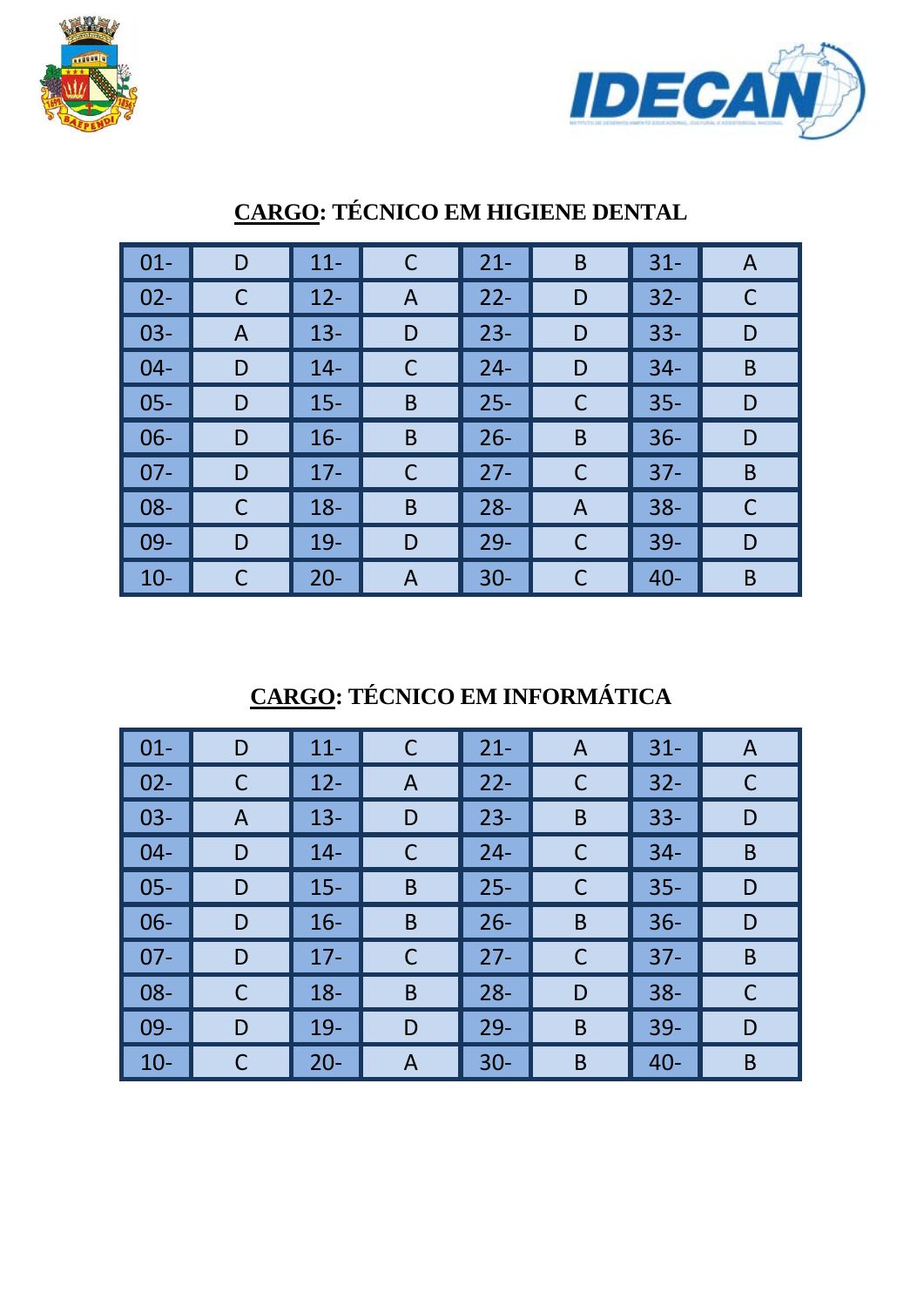



| $01 -$ | D | $11 -$ | $\mathsf C$ | $21 -$ | $\mathsf{A}$ | $31 -$ | A |
|--------|---|--------|-------------|--------|--------------|--------|---|
| $02 -$ | C | $12 -$ | A           | $22 -$ | A            | $32 -$ | С |
| $03 -$ | A | $13 -$ | D           | $23 -$ | B            | $33 -$ | D |
| $04 -$ | D | $14 -$ | С           | $24 -$ | С            | $34 -$ | B |
| $05 -$ | D | $15 -$ | B           | $25 -$ | C            | $35 -$ | D |
| $06 -$ | D | $16 -$ | B           | $26 -$ | B            | $36 -$ | D |
| $07 -$ | D | $17 -$ | C           | $27 -$ | B            | $37 -$ | B |
| 08-    | C | $18 -$ | B           | $28 -$ | B            | $38 -$ | C |
| 09-    | D | 19-    | D           | $29 -$ | A            | $39 -$ | D |
| $10 -$ | С | $20 -$ | A           | $30 -$ | D            | $40 -$ | B |

## **CARGO: TÉCNICO EM SEGURANÇA DO TRABALHO**

**CARGO: AGENTE ADMINISTRATIVO**

| $\vert$ 01-     | A           | $11 -$ | C           | $21 -$ | D | $31 -$ | D |
|-----------------|-------------|--------|-------------|--------|---|--------|---|
| $02 -$          | C           | $12 -$ | $\mathsf C$ | $22 -$ | A | $32 -$ | A |
| $\parallel$ 03- | D           | $13 -$ | C           | $23 -$ | C | $33 -$ | D |
| $\vert$ 04-     | A           | $14 -$ | B           | $24 -$ | A | $34 -$ | D |
| $\vert$ 05-     | D           | $15 -$ | С           | $25 -$ | D | $35 -$ | D |
| $\parallel$ 06- | $\mathsf C$ | $16-$  | D           | $26 -$ | D | $36 -$ | D |
| $07 -$          | B           | $17 -$ | D           | $27 -$ | A | $37 -$ | A |
| $\vert$ 08-     | B           | $18 -$ | B           | $28 -$ | B | $38 -$ | A |
| $09-$           | A           | $19 -$ | A           | $29 -$ | C | 39-    | D |
| $10-$           | A           | $20 -$ | A           | $30 -$ | B | $40 -$ | A |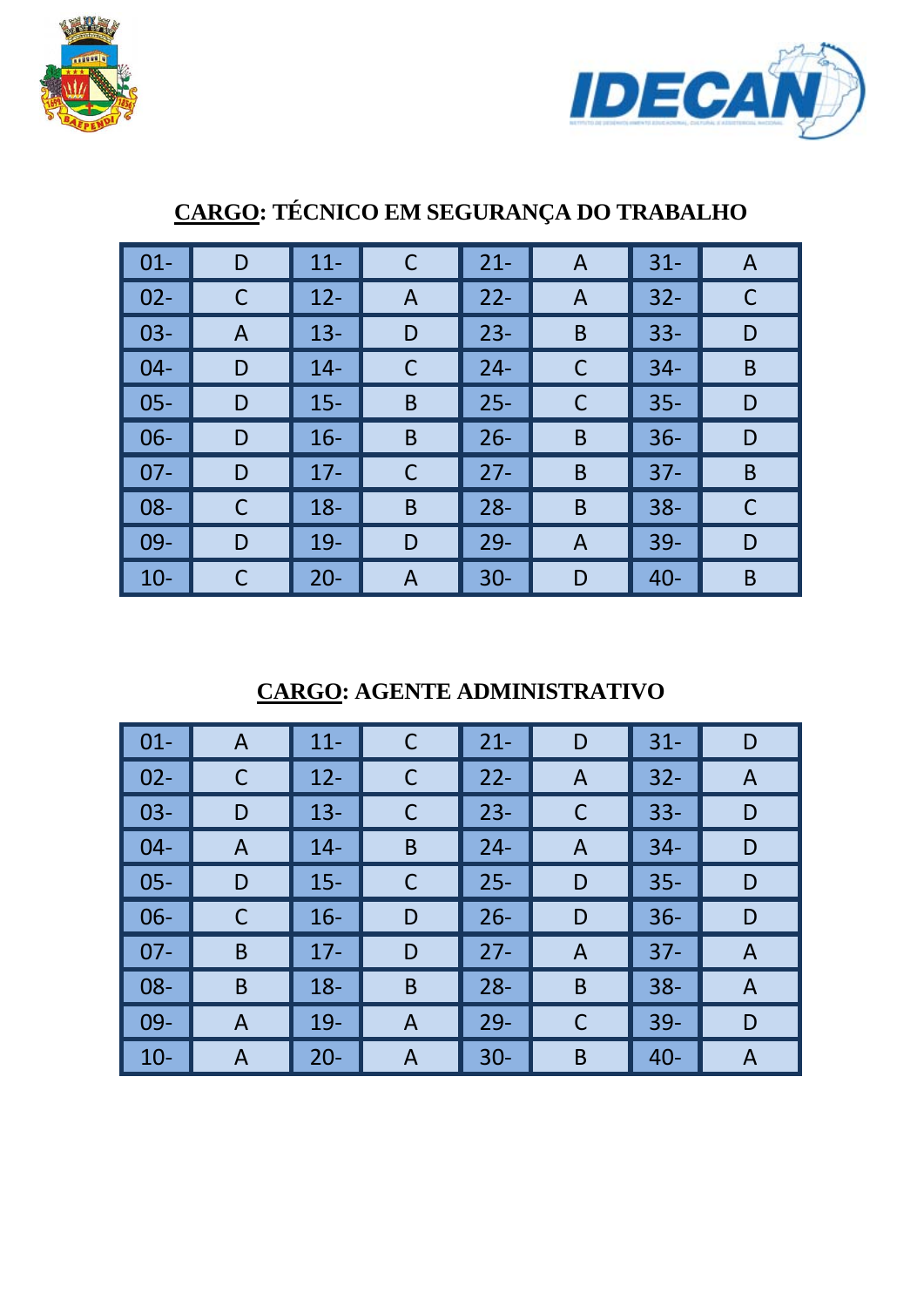



| $01 -$ | A | $11 -$ | $\mathsf C$ | $21 -$ | D | $31 -$ | D |
|--------|---|--------|-------------|--------|---|--------|---|
| $02 -$ | C | $12 -$ | $\mathsf C$ | $22 -$ | D | $32 -$ | A |
| $03 -$ | D | $13 -$ | C           | $23 -$ | B | $33 -$ | D |
| $04 -$ | A | $14 -$ | B           | $24 -$ | A | $34 -$ | D |
| $05 -$ | D | $15 -$ | C           | $25 -$ | B | $35 -$ | D |
| $06 -$ | C | $16 -$ | D           | $26 -$ | B | $36 -$ | D |
| $07 -$ | B | $17 -$ | D           | $27 -$ | A | $37 -$ | A |
| 08-    | B | $18 -$ | B           | $28 -$ | B | $38 -$ | A |
| 09-    | A | $19-$  | A           | $29 -$ | D | $39-$  | D |
| $10-$  | A | $20 -$ | A           | $30 -$ | B | $40 -$ | Α |

#### **CARGO: COORDENADOR DA AGRICULTURA**

**CARGO: FISCAL DE OBRAS E POSTURAS**

| $\vert$ 01- | A            | $11 -$ | C | $21 -$ | B | $31 -$ | D |
|-------------|--------------|--------|---|--------|---|--------|---|
| $02 -$      | C            | $12 -$ | C | $22 -$ | A | $32 -$ | A |
| $03 -$      | D            | $13 -$ | С | $23 -$ | B | $33 -$ | D |
| $04-$       | $\mathsf{A}$ | $14 -$ | B | $24 -$ | A | $34 -$ | D |
| $\vert$ 05- | D            | $15 -$ | C | $25 -$ | C | $35 -$ | D |
| $06 -$      | $\mathsf C$  | $16 -$ | D | $26 -$ | A | $36 -$ | D |
| $07 -$      | B            | $17 -$ | D | $27 -$ | C | $37 -$ | A |
| $\vert$ 08- | B            | $18 -$ | B | $28 -$ | C | $38 -$ | A |
| $09-$       | $\mathsf{A}$ | $19-$  | A | $29 -$ | С | $39 -$ | D |
| $10 -$      | A            | $20 -$ | A | $30 -$ | B | $40 -$ | A |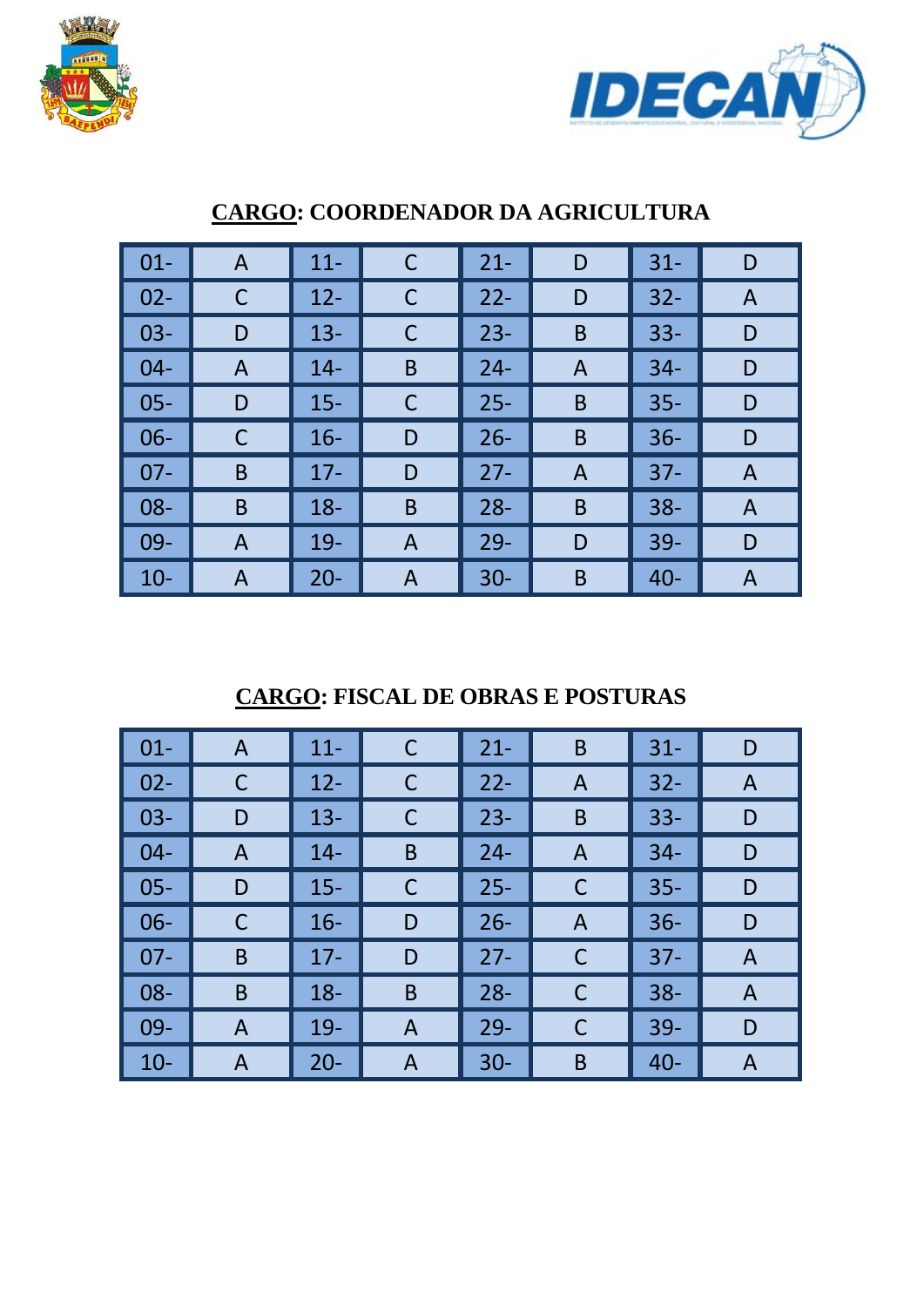



| $\vert$ 01-        | A           | $11 -$ | C | $21 -$ | D            | $31 -$ | D |
|--------------------|-------------|--------|---|--------|--------------|--------|---|
| $\vert$ 02-        | C           | $12 -$ | С | $22 -$ | D            | $32 -$ | A |
| $03 -$             | D           | $13 -$ | С | $23 -$ | D            | $33 -$ | D |
| $\blacksquare$ 04- | A           | $14 -$ | B | $24 -$ | B            | $34 -$ | D |
| $\vert$ 05-        | D           | $15 -$ | C | $25 -$ | $\mathsf C$  | $35 -$ | D |
| $\parallel$ 06-    | $\mathsf C$ | $16 -$ | D | $26 -$ | D            | $36 -$ | D |
| $07 -$             | B           | $17 -$ | D | $27 -$ | B            | $37 -$ | A |
| 08-                | B           | $18 -$ | B | $28 -$ | $\mathsf{C}$ | $38 -$ | A |
| $09 -$             | A           | $19-$  | A | $29 -$ | B            | $39 -$ | D |
| $10-$              | A           | $20 -$ | A | $30 -$ | B            | $40 -$ | A |

## **CARGO: SECRETÁRIO ESCOLAR**

**CARGO: FISCAL DE VIGILÂNCIA SANITÁRIA** 

| $\vert$ 01- | C | $11 -$ | A | $21 -$ | D | $31 -$ | A |
|-------------|---|--------|---|--------|---|--------|---|
| $02 -$      | D | $12 -$ | C | $22 -$ | D | $32 -$ | A |
| $\vert$ 03- | D | $13 -$ | A | $23 -$ | D | $33 -$ | B |
| $\vert$ 04- | A | $14 -$ | B | $24 -$ | B | $34 -$ | C |
| $\vert$ 05- | D | $15 -$ | B | $25 -$ | B | $35 -$ | C |
| $\vert$ 06- | A | $16 -$ | B | $26 -$ | C | $36 -$ | B |
| $07 -$      | D | $17 -$ | B | $27 -$ | D | $37 -$ | D |
| $\vert$ 08- | A | $18 -$ | D | $28 -$ | A | $38 -$ | C |
| $09-$       | D | $19 -$ | D | $29 -$ | A | $39-$  | D |
| $10-$       | A | $20 -$ | D | $30 -$ | D | $40 -$ | D |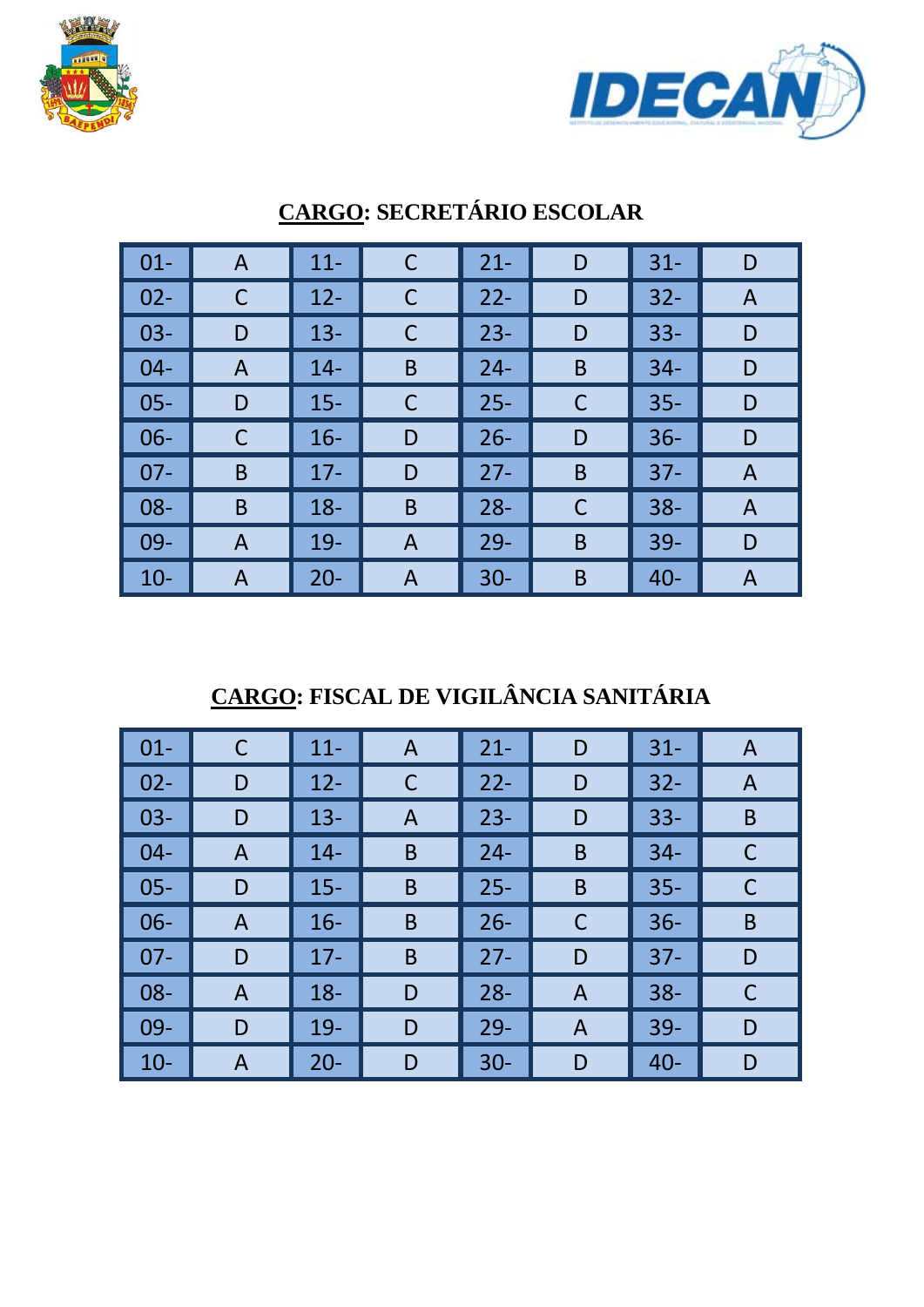



| $\vert$ 01-     | C | $11 -$ | A | $21 -$ | $\mathsf C$  | $31 -$ | A |
|-----------------|---|--------|---|--------|--------------|--------|---|
| $\parallel$ 02- | D | $12 -$ | C | $22 -$ | D            | $32 -$ | A |
| $03 -$<br>I     | D | $13 -$ | A | $23 -$ | B            | $33 -$ | B |
| $04 -$          | A | $14 -$ | B | $24 -$ | D            | $34 -$ | C |
| $\vert$ 05-     | D | $15 -$ | B | $25 -$ | A            | $35 -$ | C |
| $\vert$ 06-     | A | $16 -$ | B | $26 -$ | B            | $36 -$ | B |
| $07 -$          | D | $17 -$ | B | $27 -$ | B            | $37 -$ | D |
| 08-             | A | $18 -$ | D | $28 -$ | $\mathsf{C}$ | $38 -$ | C |
| $09-$<br>Ι      | D | $19-$  | D | $29 -$ | D            | $39-$  | D |
| $\parallel$ 10- | A | $20 -$ | D | $30 -$ | C            | $40 -$ | D |

#### **CARGO: AUXILIAR ADMINISTRATIVO**

#### **CARGO: AUXILIAR DE ENFERMAGEM**

| $\vert$ 01-        | C            | $11 -$ | A | $21 -$ | B | $31 -$ | A            |
|--------------------|--------------|--------|---|--------|---|--------|--------------|
| $\vert$ 02-        | D            | $12 -$ | C | $22 -$ | A | $32 -$ | A            |
| $\vert$ 03-        | D            | $13 -$ | A | $23 -$ | A | $33 -$ | B            |
| $\blacksquare$ 04- | A            | $14 -$ | B | $24 -$ | B | $34 -$ | $\mathsf{C}$ |
| $\vert$ 05-        | D            | $15 -$ | B | $25 -$ | D | $35 -$ | C            |
| $\vert$ 06-        | $\mathsf{A}$ | $16 -$ | B | $26 -$ | C | $36 -$ | B            |
| $07 -$             | D            | $17 -$ | B | $27 -$ | B | $37 -$ | D            |
| $\vert$ 08-        | A            | $18 -$ | D | $28 -$ | C | $38 -$ | C            |
| $09-$              | D            | $19-$  | D | $29 -$ | B | $39 -$ | D            |
| $10-$              | A            | $20 -$ | D | $30 -$ | D | $40 -$ | D            |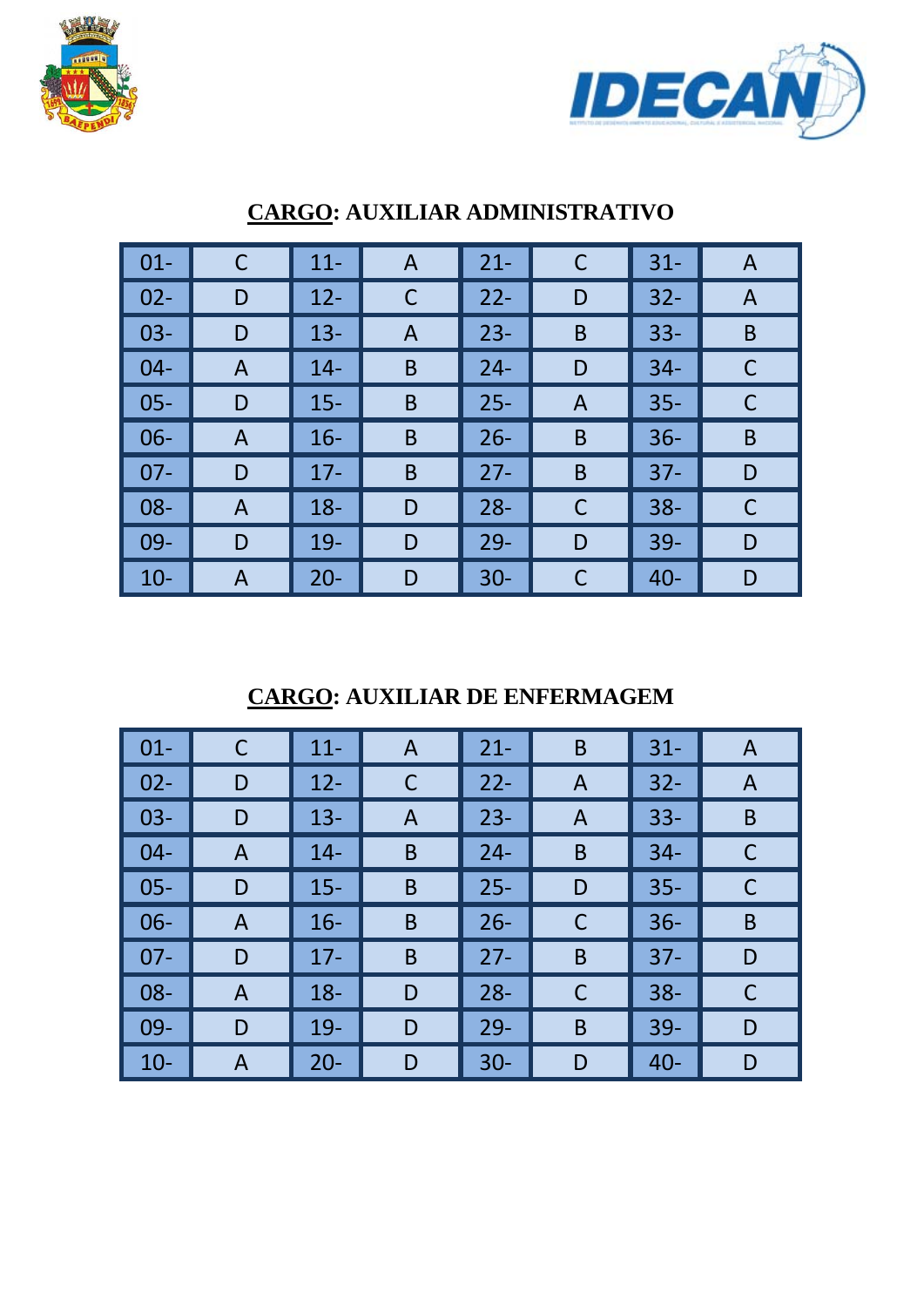



| $\vert$ 01-     | C | $11 -$ | A | $21 -$ | D | $31 -$ | A |
|-----------------|---|--------|---|--------|---|--------|---|
| $02 -$          | D | $12 -$ | C | $22 -$ | C | $32 -$ | A |
| $03 -$          | D | $13 -$ | A | $23 -$ | D | $33 -$ | B |
| $04 -$          | A | $14 -$ | B | $24 -$ | С | $34 -$ | C |
| $\parallel$ 05- | D | $15 -$ | B | $25 -$ | D | $35 -$ | C |
| I<br>$06 -$     | A | $16 -$ | B | $26 -$ | C | $36 -$ | B |
| $07 -$          | D | $17 -$ | B | $27 -$ | С | $37 -$ | D |
| $08 -$          | A | $18 -$ | D | $28 -$ | A | $38 -$ | C |
| $09-$           | D | $19-$  | D | $29 -$ | C | $39-$  | D |
| $10-$           | A | $20 -$ | D | $30 -$ | C | $40 -$ | D |

# **CARGO: AUXILIAR DE SERVIÇO DE SAÚDE**

## **CARGO: AUXILIAR DE CONSULTÓRIO ODONTOLÓGICO**

| $01 -$ | A | $11 -$ | B | $21 -$ | A |
|--------|---|--------|---|--------|---|
| $02 -$ | A | $12 -$ | B | $22 -$ | D |
| $03 -$ | A | $13 -$ | C | $23 -$ | B |
| $04 -$ | C | $14 -$ | C | $24 -$ | A |
| $05 -$ | A | $15 -$ | D | $25 -$ | D |
| $06 -$ | A | $16 -$ | D | $26 -$ | A |
| 07-    | D | $17-$  | B | $27 -$ | D |
| $08 -$ | D | $18 -$ | C | $28 -$ | C |
| 09-    | D | 19-    | D | $29-$  | C |
| $10-$  | А | $20 -$ | B | $30 -$ | С |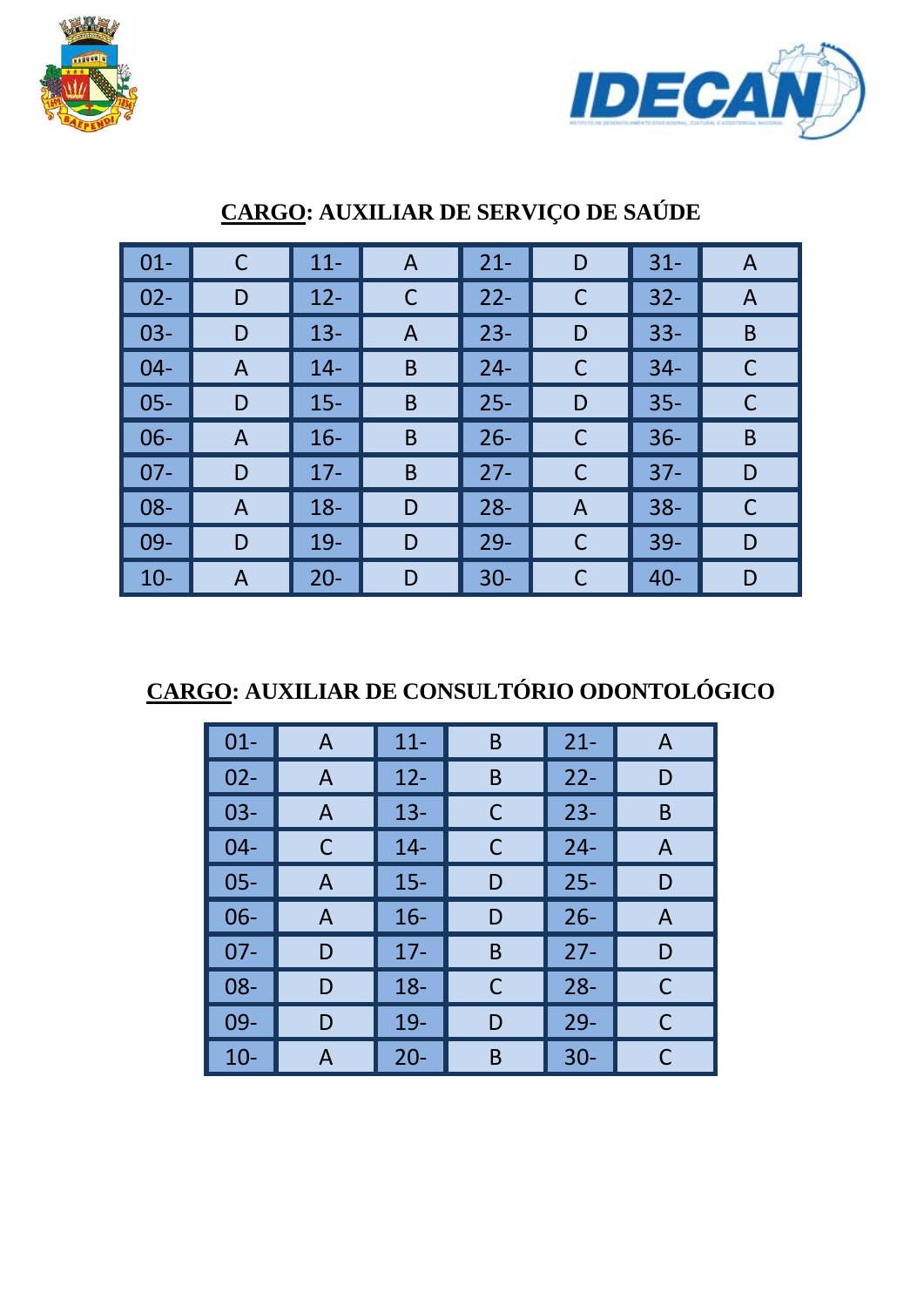



| $01 -$ | A | $11 -$ | B | $21 -$ | A |
|--------|---|--------|---|--------|---|
| $02 -$ | A | $12 -$ | Β | $22 -$ | D |
| $03 -$ | A | $13 -$ | С | $23 -$ | B |
| $04 -$ | С | $14-$  | С | $24 -$ | A |
| $05 -$ | A | $15 -$ | D | $25 -$ | D |
| $06 -$ | A | $16 -$ | D | $26 -$ | A |
| $07 -$ | D | $17-$  | Β | $27 -$ | D |
| 08-    | D | $18 -$ | C | $28 -$ | C |
| 09-    | D | $19-$  | D | $29 -$ | C |
| $10 -$ | А | $20 -$ | Β | $30 -$ |   |

### **CARGO: AUXILIAR DE SERVIÇOS GERAIS**

## **CARGO: MECÂNICO**

| $01 -$ | A | $11 -$ | B | $21 -$ | A |
|--------|---|--------|---|--------|---|
| $02 -$ | A | $12 -$ | B | $22 -$ | D |
| $03-$  | A | $13 -$ | C | $23 -$ | B |
| $04 -$ | C | $14 -$ | C | $24 -$ | A |
| $05 -$ | A | $15 -$ | D | $25 -$ | D |
| 06-    | A | $16 -$ | D | $26 -$ | A |
| $07 -$ | D | $17 -$ | B | $27 -$ | D |
| 08-    | D | $18 -$ | C | $28 -$ | C |
| 09-    | D | $19-$  | D | $29-$  | C |
| $10-$  | А | $20 -$ | B | $30 -$ | С |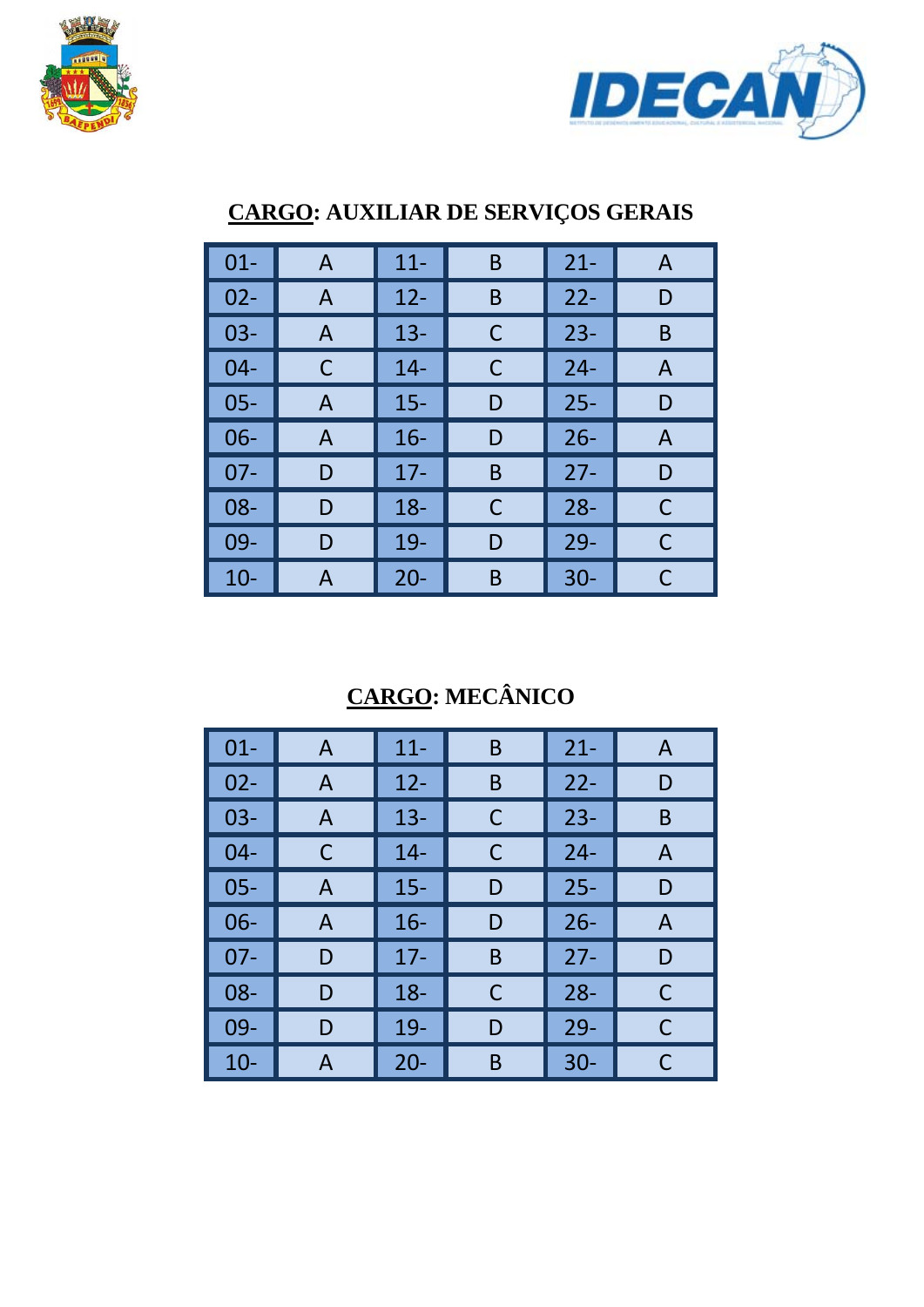



| $01 -$ | A            | $11 -$ | B | $21 -$ | A |
|--------|--------------|--------|---|--------|---|
| $02 -$ | A            | $12 -$ | B | $22 -$ | D |
| $03-$  | $\mathsf{A}$ | $13 -$ | С | $23 -$ | B |
| 04-    | С            | $14 -$ | C | $24 -$ | A |
| $05 -$ | A            | $15 -$ | D | $25 -$ | D |
| 06-    | $\mathsf{A}$ | $16 -$ | D | $26 -$ | A |
| $07 -$ | D            | $17 -$ | B | $27 -$ | D |
| 08-    | D            | $18 -$ | C | $28 -$ | C |
| 09-    | D            | 19-    | D | $29-$  | C |
| $10-$  | А            | $20 -$ | Β | $30 -$ |   |

#### **CARGO: MOTORISTA**

**CARGO: OFICIAL ESPECIALIZADO – BOMBEIRO** 

| $01 -$ | A | $11 -$ | Β | $21 -$ | A |
|--------|---|--------|---|--------|---|
| $02 -$ | A | $12 -$ | B | $22 -$ | D |
| $03 -$ | A | $13 -$ | C | $23 -$ | B |
| 04-    | С | $14-$  | С | $24 -$ | A |
| $05 -$ | A | $15 -$ | D | $25 -$ | D |
| 06-    | A | $16 -$ | D | $26 -$ | A |
| $07 -$ | D | $17-$  | B | $27 -$ | D |
| 08-    | D | $18 -$ | C | $28 -$ | C |
| 09-    | D | 19-    | D | $29 -$ | С |
| $10 -$ | А | $20 -$ | B | $30 -$ | C |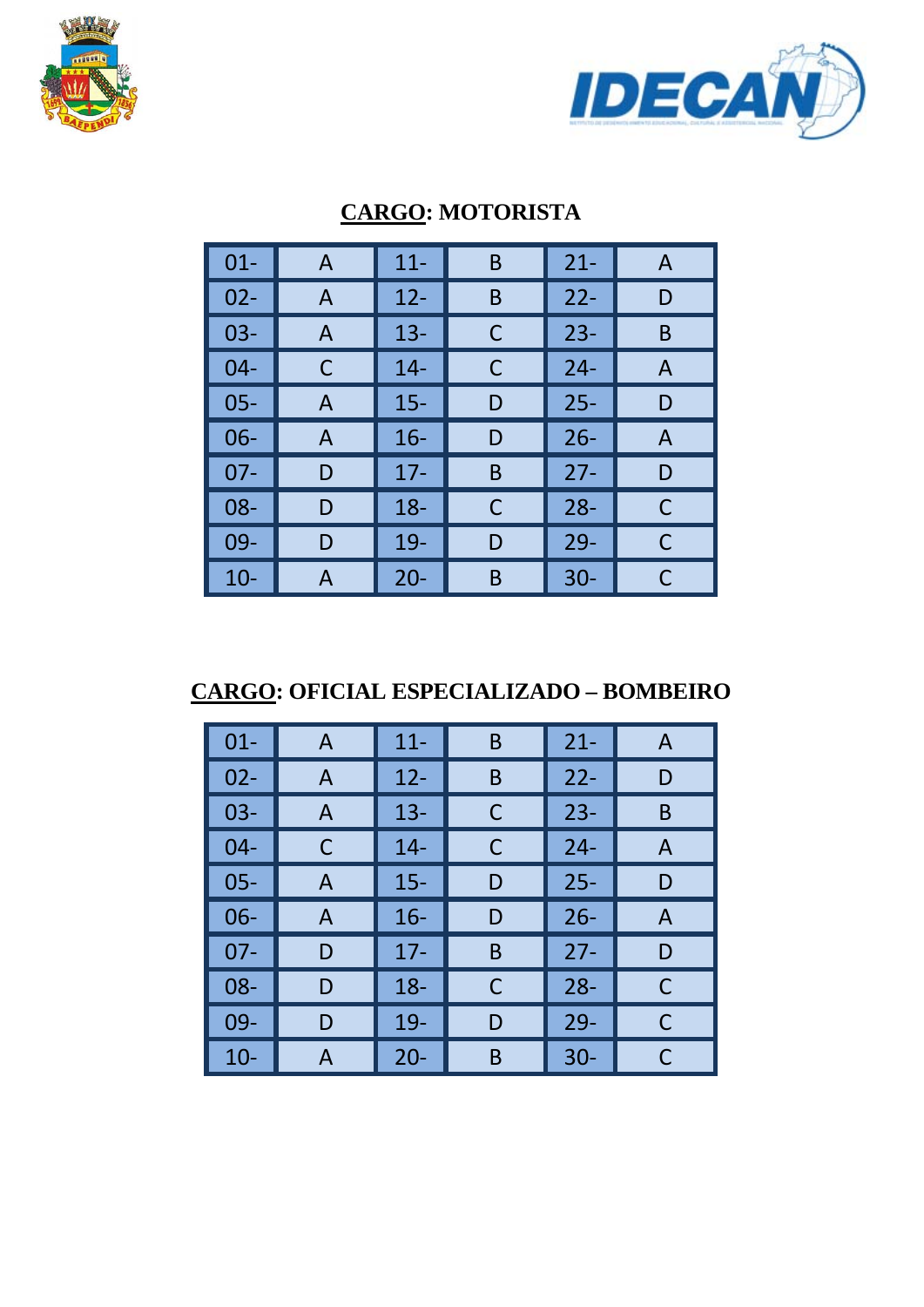



## **CARGO: OFICIAL ESPECIALIZADO – ELETRICISTA**

| $01 -$ | A | $11 -$ | B | $21 -$ | A |
|--------|---|--------|---|--------|---|
| $02 -$ | A | $12 -$ | B | $22 -$ | D |
| $03 -$ | A | $13 -$ | С | $23 -$ | B |
| 04-    | C | $14 -$ | С | $24 -$ | A |
| $05 -$ | A | $15 -$ | D | $25 -$ | D |
| 06-    | A | $16 -$ | D | $26 -$ | A |
| $07 -$ | D | $17 -$ | B | $27 -$ | D |
| 08-    | D | $18 -$ | C | $28 -$ | С |
| 09-    | D | 19-    | D | $29 -$ | С |
| $10 -$ | А | $20 -$ | B | $30 -$ | C |

**CARGO: OFICIAL ESPECIALIZADO – PEDREIRO**

| $01 -$ | A | $11 -$ | B | $21 -$ | A |
|--------|---|--------|---|--------|---|
| $02 -$ | A | $12 -$ | B | $22 -$ | D |
| $03-$  | A | $13 -$ | C | $23 -$ | B |
| 04-    | С | $14 -$ | C | $24 -$ | A |
| $05 -$ | A | $15 -$ | D | $25 -$ | D |
| $06 -$ | A | $16 -$ | D | $26 -$ | A |
| $07 -$ | D | $17 -$ | B | $27 -$ | D |
| $08 -$ | D | $18 -$ | C | $28 -$ | C |
| 09-    | D | $19-$  | D | $29 -$ | С |
| $10-$  | A | $20 -$ | B | $30 -$ | C |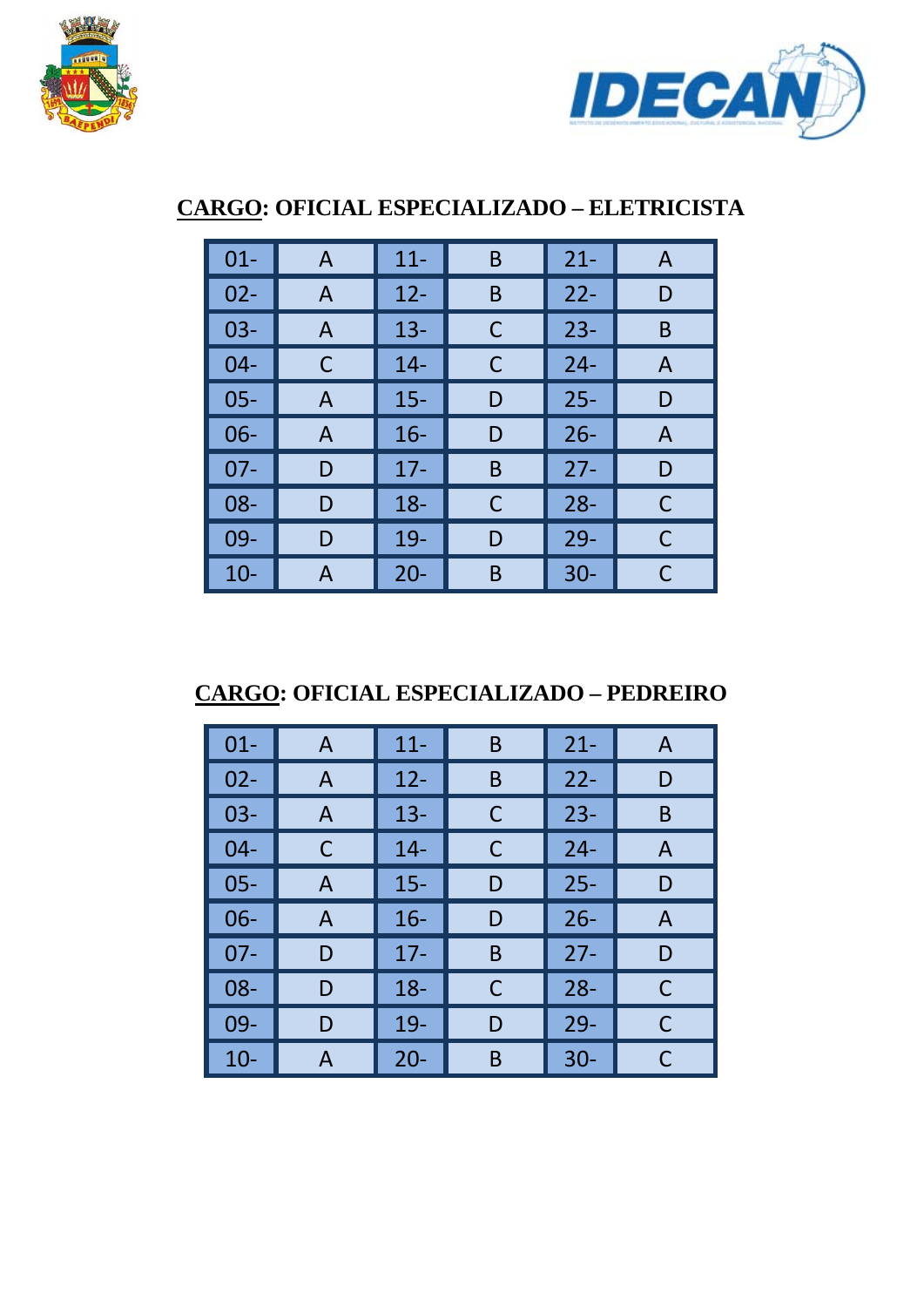



| $01 -$ | A | $11 -$ | B | $21 -$ | A |
|--------|---|--------|---|--------|---|
| $02 -$ | A | $12 -$ | B | $22 -$ | D |
| $03 -$ | A | $13 -$ | С | $23 -$ | B |
| $04 -$ | С | $14 -$ | С | $24 -$ | A |
| $05 -$ | A | $15 -$ | D | $25 -$ | D |
| $06 -$ | A | $16 -$ | D | $26 -$ | A |
| 07-    | D | $17-$  | B | $27 -$ | D |
| 08-    | D | $18 -$ | C | $28 -$ | С |
| 09-    | D | 19-    | D | $29-$  | C |
| $10-$  | А | $20 -$ | Β | $30 -$ | С |

#### **CARGO: OFICIAL ESPECIALIZADO – PINTOR**

## **CARGO: OPERADOR DE MÁQUINAS**

| $01 -$ | A | $11 -$ | B | $21 -$ | A |
|--------|---|--------|---|--------|---|
| $02 -$ | A | $12 -$ | B | $22 -$ | D |
| $03 -$ | A | $13 -$ | C | $23 -$ | B |
| $04 -$ | C | $14 -$ | C | $24 -$ | A |
| $05 -$ | A | $15 -$ | D | $25 -$ | D |
| $06 -$ | A | $16 -$ | D | $26 -$ | A |
| $07 -$ | D | $17-$  | B | $27 -$ | D |
| 08-    | D | $18 -$ | C | $28 -$ | C |
| 09-    | D | 19-    | D | $29 -$ | C |
| $10-$  | A | $20 -$ | Β | $30 -$ | С |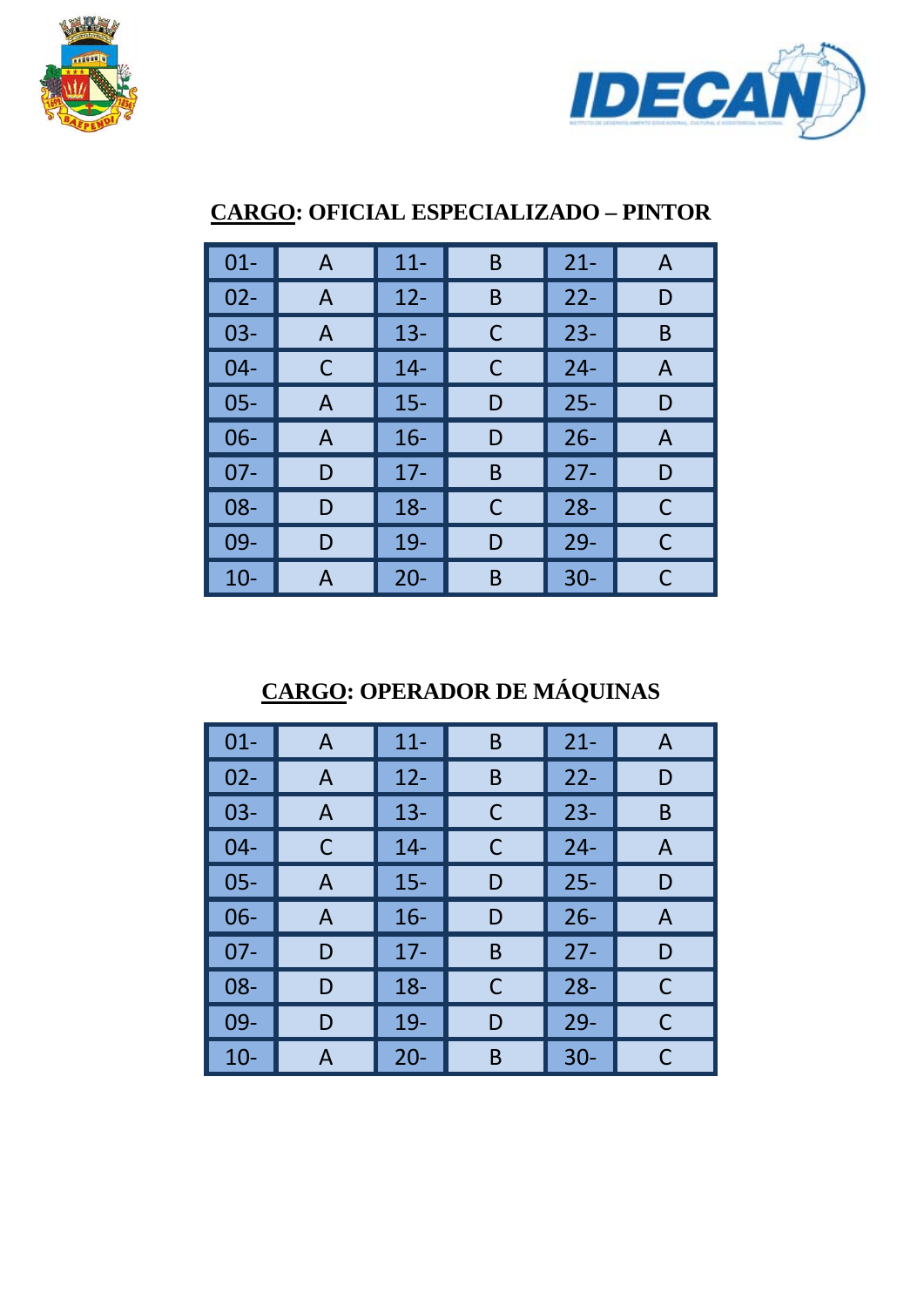



| $01 -$ | Α | $11 -$ | B | $21 -$ | A |
|--------|---|--------|---|--------|---|
| $02 -$ | A | $12 -$ | B | $22 -$ | D |
| $03 -$ | A | $13 -$ | С | $23 -$ | B |
| $04 -$ | С | $14 -$ | С | $24 -$ | A |
| $05 -$ | A | $15 -$ | D | $25 -$ | D |
| $06 -$ | A | $16 -$ | D | $26 -$ | A |
| 07-    | D | $17 -$ | B | $27 -$ | D |
| 08-    | D | $18 -$ | C | $28 -$ | С |
| 09-    | D | 19-    | D | $29 -$ | C |
| $10-$  | A | $20 -$ | Β | $30 -$ | С |

## **CARGO: OPERADOR DE MÁQUINA PESADA**

#### **CARGO: SERVENTE ESCOLAR**

| $01 -$ | A | $11 -$ | B | $21 -$ | A |
|--------|---|--------|---|--------|---|
| $02 -$ | A | $12 -$ | B | $22 -$ | D |
| $03 -$ | A | $13 -$ | С | $23 -$ | B |
| 04-    | С | $14-$  | C | $24 -$ | A |
| $05 -$ | A | $15 -$ | D | $25 -$ | D |
| 06-    | A | $16 -$ | D | $26 -$ | A |
| $07 -$ | D | $17-$  | B | $27-$  | D |
| $08 -$ | D | $18 -$ | С | $28 -$ | C |
| 09-    | D | 19-    | D | $29 -$ | C |
| $10 -$ | A | $20 -$ | Β | $30 -$ | C |